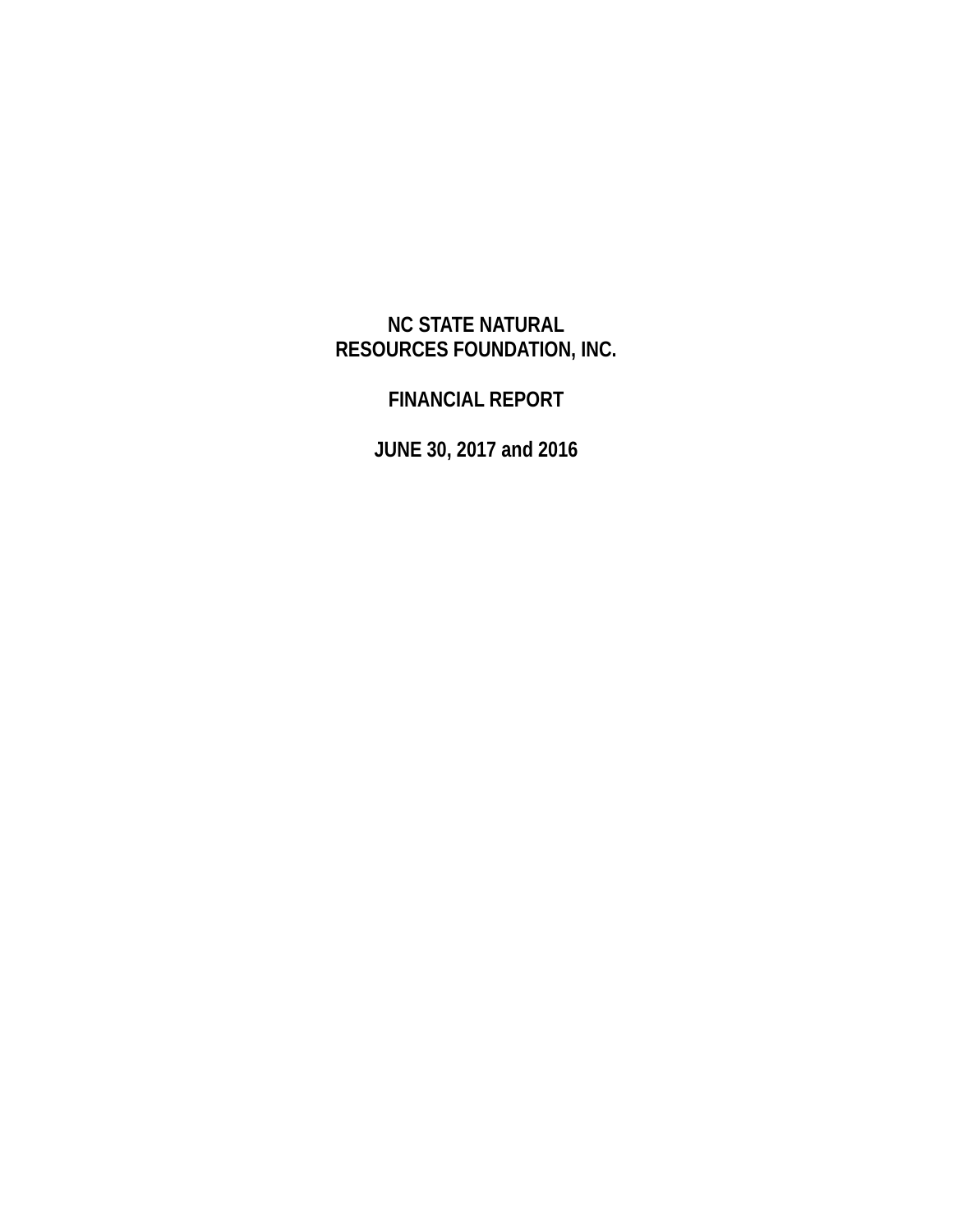**Financial Report For the Years Ended June 30, 2017 and 2016** 

## **Contents**

| <b>Independent Auditor's Report</b>                            | $1 - 2$  |  |  |  |  |  |
|----------------------------------------------------------------|----------|--|--|--|--|--|
| <b>Financial Statements</b>                                    |          |  |  |  |  |  |
| <b>Statements of Financial Position</b>                        | 3        |  |  |  |  |  |
| <b>Statements of Activities</b>                                | $4 - 5$  |  |  |  |  |  |
| <b>Statements of Cash Flows</b>                                | 6        |  |  |  |  |  |
| Notes to Financial Statements                                  | $7 - 17$ |  |  |  |  |  |
| Supplementary Information                                      |          |  |  |  |  |  |
| General Fund Budget vs. Actual - Unaudited                     | 18       |  |  |  |  |  |
| Details of General Fund Expenses Budget vs. Actual - Unaudited | 19       |  |  |  |  |  |
| Ten Year Summary of Asset Growth - Unaudited                   | 20       |  |  |  |  |  |
| Ten Year Summary of Revenues - Unaudited                       | 21       |  |  |  |  |  |
| Ten Year Summary of Support - Unaudited                        | 22       |  |  |  |  |  |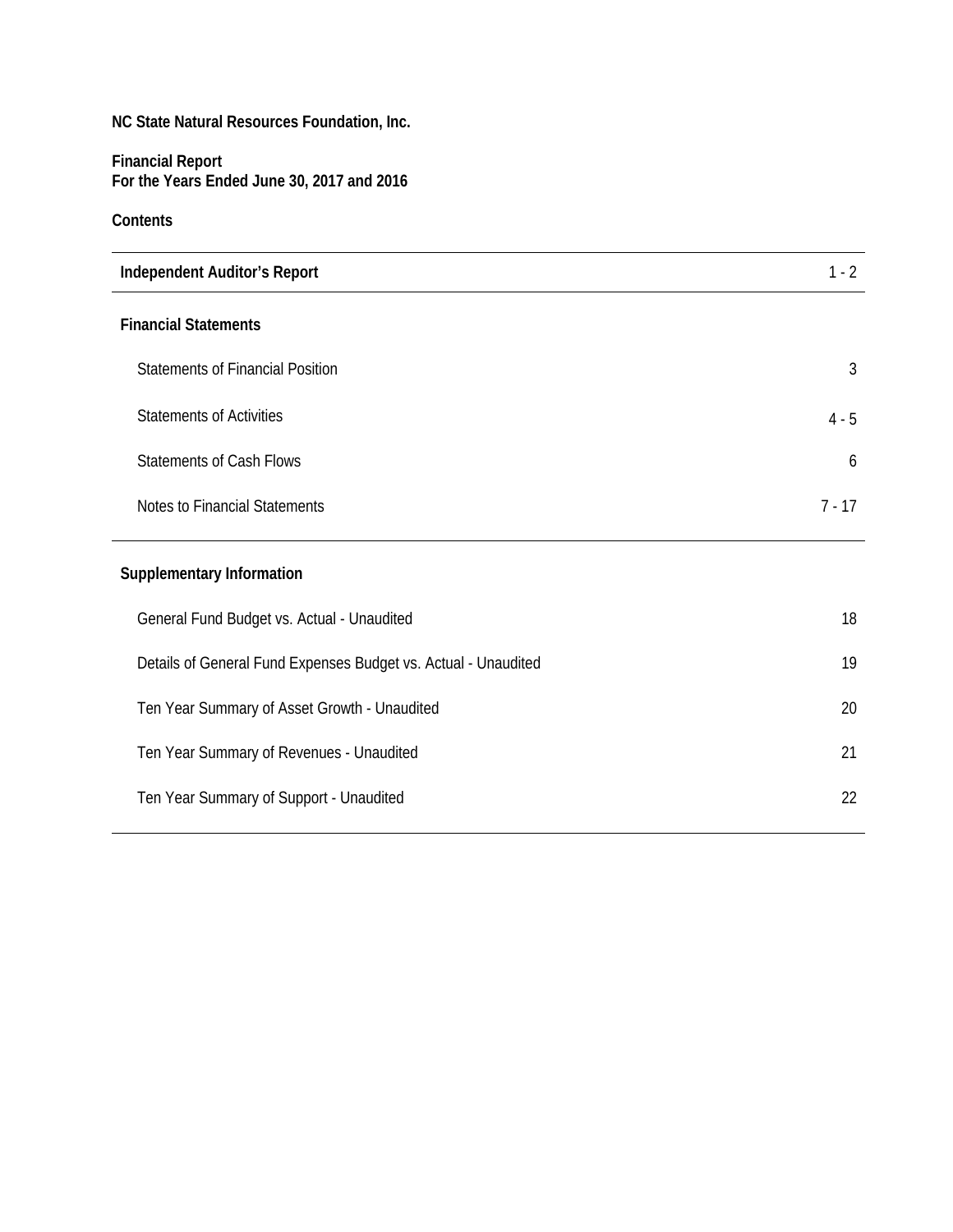

421 Fayetteville Street Suite 300 Raleigh, NC 27601

#### **Independent Auditor's Report**

To the Board of Directors NC State Natural Resources Foundation, Inc. Raleigh, North Carolina

We have audited the accompanying financial statements of NC State Natural Resources Foundation, Inc. (the "Foundation"), which comprise the statements of financial position as of June 30, 2017 and 2016, and the related statements of activities and cash flows for the years then ended, and the related notes to the financial statements.

### *Management's Responsibility for the Financial Statements*

Management is responsible for the preparation and fair presentation of these financial statements in accordance with accounting principles generally accepted in the United States of America; this includes the design, implementation, and maintenance of internal control relevant to the preparation and fair presentation of financial statements that are free from material misstatement, whether due to fraud or error.

### *Auditor's Responsibility*

Our responsibility is to express an opinion on these financial statements based on our audits. We conducted our audits in accordance with auditing standards generally accepted in the United States of America. Those standards require that we plan and perform the audit to obtain reasonable assurance about whether the financial statements are free from material misstatement.

An audit involves performing procedures to obtain audit evidence about the amounts and disclosures in the financial statements. The procedures selected depend on the auditor's judgment, including the assessment of the risks of material misstatement of the financial statements, whether due to fraud or error. In making those risk assessments, the auditor considers internal control relevant to the entity's preparation and fair presentation of the financial statements in order to design audit procedures that are appropriate in the circumstances, but not for the purpose of expressing an opinion on the effectiveness of the entity's internal control. Accordingly, we express no such opinion. An audit also includes evaluating the appropriateness of accounting policies used and the reasonableness of significant accounting estimates made by management, as well as evaluating the overall presentation of the financial statements.

We believe that the audit evidence we have obtained is sufficient and appropriate to provide a basis for our audit opinion.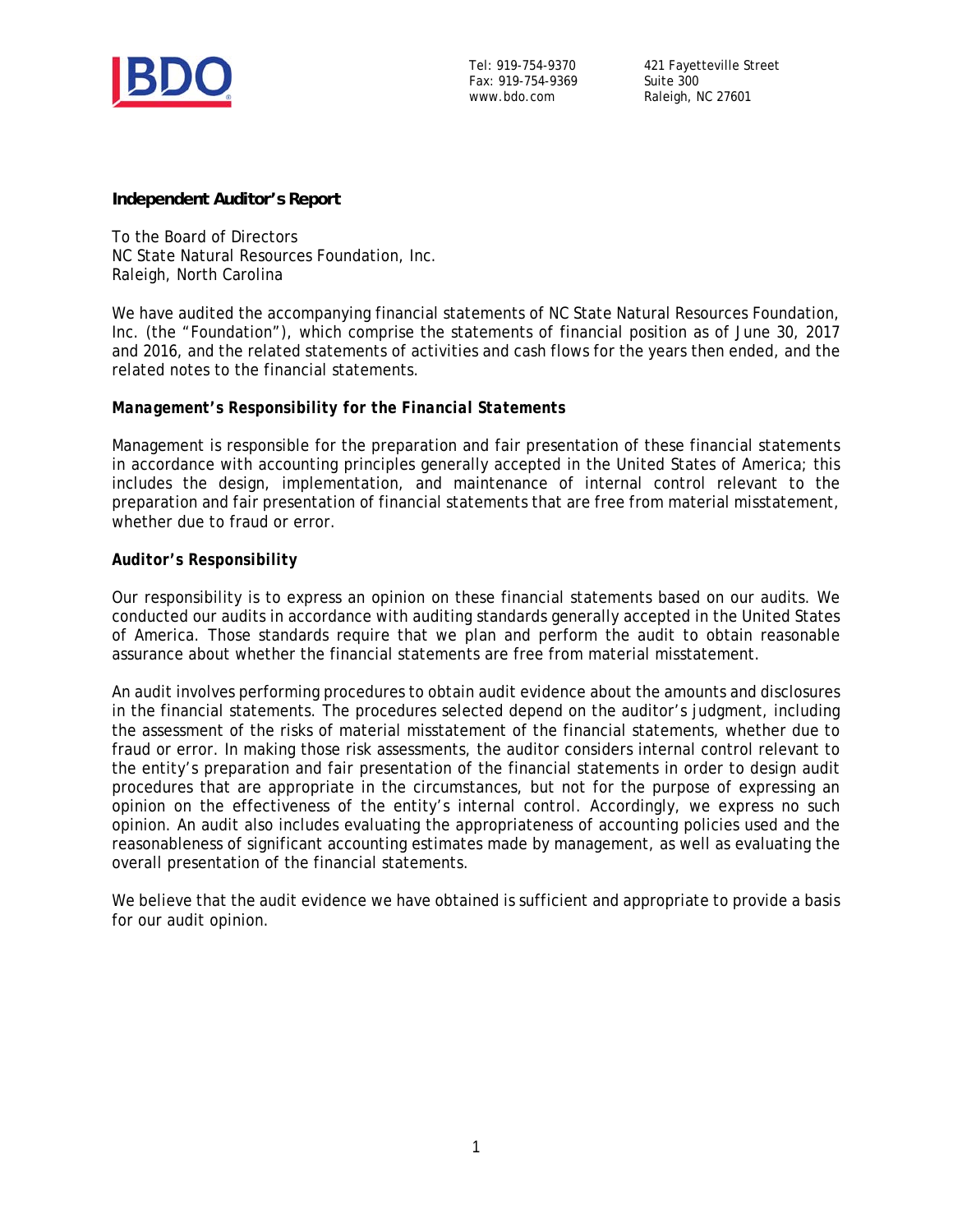

#### *Opinion*

In our opinion, the financial statements referred to above present fairly, in all material respects, the financial position of NC State Natural Resources Foundation, Inc. as of June 30, 2017 and 2016, and the results of its operations and its cash flows for the years then ended in accordance with accounting principles generally accepted in the United States of America.

#### *Disclaimer of Opinion on Supplementary Information*

Our audit was conducted for the purpose of forming an opinion on the basic financial statements as a whole. The supplemental information on pages 18 through 22 is presented for purposes of additional analysis and is not a required part of the basic financial statements. Such information has not been subjected to auditing procedures applied in the audit of the basic financial statements, and accordingly, we do not express an opinion or provide any assurance on it.

BDO USA, LLP

Raleigh, North Carolina November 17, 2017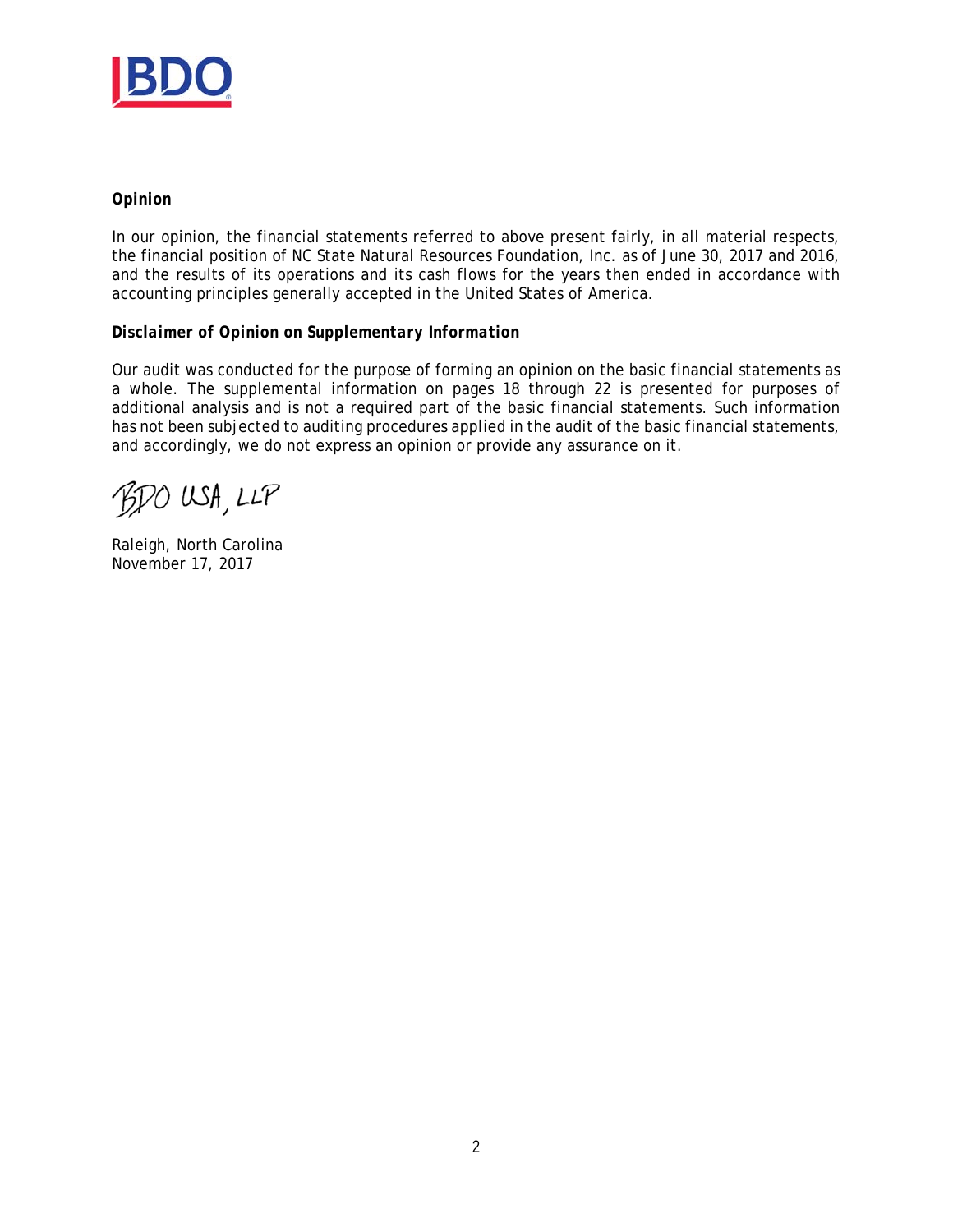**Statements of Financial Position June 30, 2017 and 2016**

|                                                                 |                                      | 2017       |                          | 2016               |
|-----------------------------------------------------------------|--------------------------------------|------------|--------------------------|--------------------|
| <b>Assets</b>                                                   |                                      |            |                          |                    |
| Cash and cash equivalents (Note 1)                              | \$                                   | 3,386,213  | \$                       | 3,400,565          |
| Intermediate investments (Note 1)                               |                                      | 1,215,109  |                          | 1,232,803          |
| Long-term investments (Notes 1 and 3)                           |                                      | 29,896,277 |                          | 26,879,986         |
| Pledges receivable, net (Notes 1 and 5)                         |                                      | 328,364    |                          | 321,049            |
| Accounts receivable (Note 1)                                    |                                      | 2,997      |                          | 1,030,293          |
| Land and timber (Note 1)                                        |                                      | 764,673    |                          | 764,673            |
| Land improvements, net of accumulated depreciation of           |                                      |            |                          |                    |
| \$53,701 and \$45,440 at 2017 and 2016, respectively (Note 1)   |                                      | 111,534    |                          | 119,795            |
| Equipment, net of accumulated depreciation of                   |                                      |            |                          |                    |
| \$483,481 and \$604,591 at 2017 and 2016, respectively (Note 1) |                                      | 52,561     |                          | 81,745             |
| Other assets (Note 1)                                           |                                      | 147,271    |                          | 141,322            |
| <b>Total Assets</b>                                             | \$                                   | 35,904,999 | $\overline{\mathcal{E}}$ | 33,972,231         |
| <b>Liabilities and Net Assets</b>                               |                                      |            |                          |                    |
| Liabilities                                                     |                                      |            |                          |                    |
| Accounts payable - North Carolina State University (Note 1)     | \$                                   | 16,898     | \$                       | 70,293             |
| Accounts payable (Note 1)                                       |                                      | 10,971     |                          | 25,219             |
| Due to others (Note 1)                                          |                                      | 947,569    |                          | 297,478<br>708,118 |
| Life income funds payable (Note 6)<br><b>Total Liabilities</b>  |                                      | 975,438    |                          | 1,101,108          |
|                                                                 |                                      |            |                          |                    |
| <b>Net Assets</b>                                               |                                      |            |                          |                    |
| Unrestricted:                                                   |                                      |            |                          |                    |
| Undesignated                                                    |                                      | 1,261,437  |                          | 1,983,587          |
| Undesignated - underwater endowments (Note 2)                   |                                      |            |                          | (39,607)           |
| Board-designated - endowments (Note 2)                          |                                      | 5,019,543  |                          | 4,600,227          |
| Temporarily restricted (Note 9)                                 |                                      | 11,585,550 |                          | 9,742,927          |
| Permanently restricted (Note 10)                                |                                      | 17,063,031 |                          | 16,583,989         |
| <b>Total Net Assets</b>                                         |                                      | 34,929,561 |                          | 32,871,123         |
| <b>Total Liabilities and Net Assets</b>                         | $\overline{\boldsymbol{\mathsf{s}}}$ | 35,904,999 | $\overline{\mathcal{E}}$ | 33,972,231         |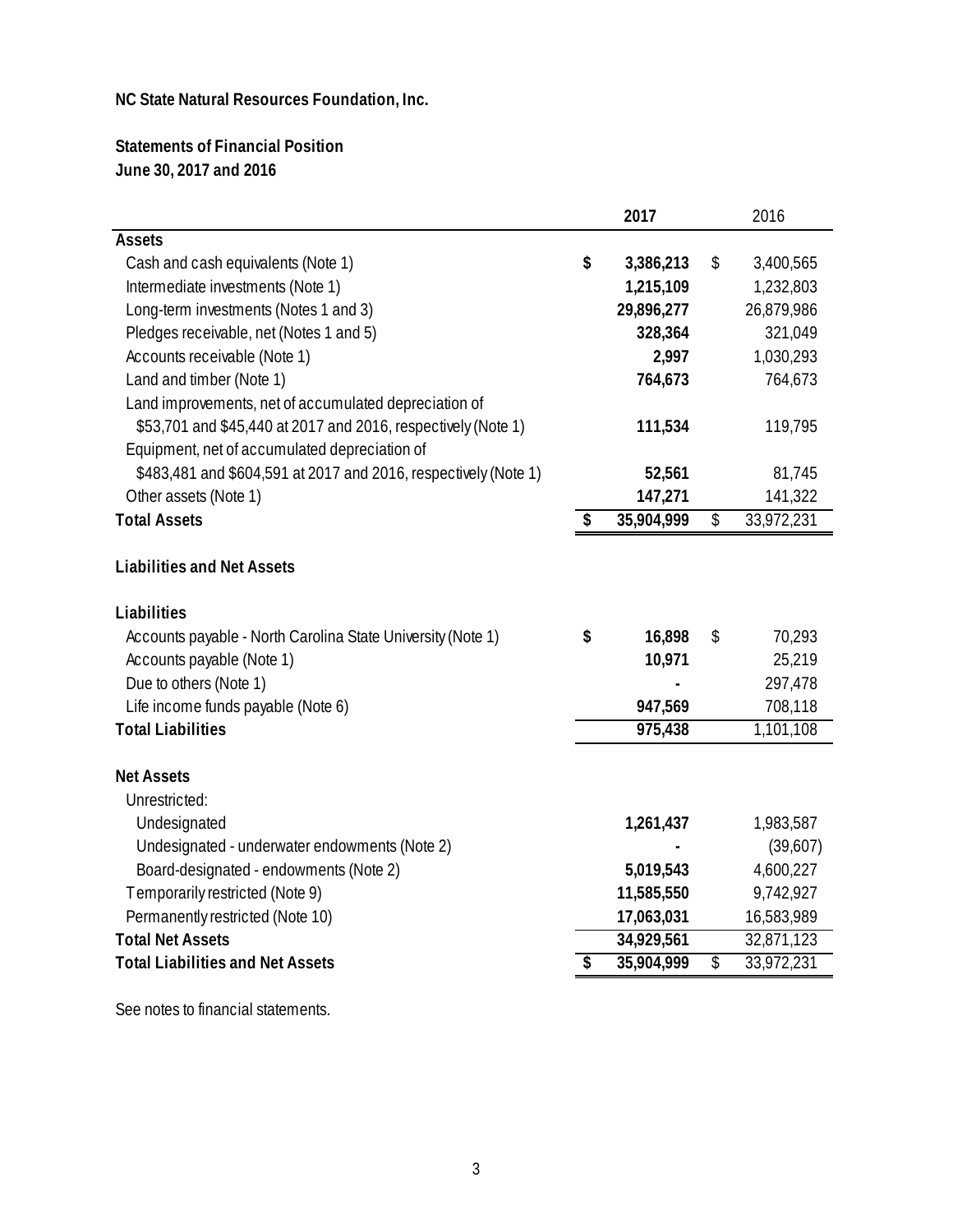## **Statement of Activities**

**Year Ended June 30, 2017**

|                                                                             |                     | Temporarily              | Permanently          |                              |
|-----------------------------------------------------------------------------|---------------------|--------------------------|----------------------|------------------------------|
|                                                                             | <b>Unrestricted</b> | Restricted               | <b>Restricted</b>    | Total                        |
| Revenues, Gains, and Other Income                                           |                     |                          |                      |                              |
| Income from Hofmann Forest operations (Note 7) \$                           | 226,462             | \$<br>ä,                 | \$<br>$\blacksquare$ | 226,462<br>\$                |
| Contributions                                                               | 74,336              | 652,508                  | 750,108              | 1,476,952                    |
| Change in pledges receivable, net (Note 5)                                  |                     | 185,019                  | (177, 704)           | 7,315                        |
| Donated salaries and facilities (Note 8)                                    | 403,000             |                          |                      | 403,000                      |
| Net asset reclassification -                                                |                     |                          |                      |                              |
| underwater endowments (Note 2)                                              | 39,607              | (39,607)                 |                      |                              |
| Net investment income                                                       | 684,132             | 2,355,715                | 89,134               | 3,128,981                    |
| Interest and dividends                                                      | 39,293              | 20,937                   | 21,735               | 81,965                       |
| Change in value of split interest agreement                                 |                     |                          | (283, 254)           | (283, 254)                   |
| Gain on sale of equipment                                                   | 39,265              |                          |                      | 39,265                       |
| Other income                                                                |                     | 333,088                  | 5,948                | 339,036                      |
| Net assets released from restrictions (Note 11)                             | 1,717,505           | (1,717,505)              |                      |                              |
| Total Revenues, Gains, and Other Income                                     | 3,223,600           | 1,790,155                | 405,967              | 5,419,722                    |
| <b>Grants to Support the University</b><br>Program:                         |                     |                          |                      |                              |
| Scholarships and fellowships                                                | 786,759             |                          |                      | 786,759                      |
| Faculty support and professorships                                          | 307,042             |                          |                      | 307,042                      |
| Departmental support                                                        | 694,476             |                          |                      | 694,476                      |
| Other current services                                                      | 171,016             |                          |                      | 171,016                      |
| Hofmann Forest operations (Note 7)                                          | 32,774              |                          |                      | 32,774                       |
| Hofmann Forest management (Note 7)                                          | 155,034             |                          |                      | 155,034                      |
| Special projects                                                            | 208,497             |                          |                      | 208,497                      |
| <b>Total Program Support</b>                                                | 2,355,598           | ÷,                       | ÷,                   | 2,355,598                    |
| Administrative                                                              | 107,000             | ÷,                       |                      | 107,000                      |
| Fundraising                                                                 | 898,686             | -                        |                      | 898,686                      |
| <b>Total Other Support</b>                                                  | 1,005,686           | $\overline{\phantom{a}}$ | $\blacksquare$       | 1,005,686                    |
| <b>Total Support</b>                                                        | 3,361,284           | ä,                       | ÷.                   | 3,361,284                    |
| (Deficit) Excess of Revenues, Gains,<br>and Other Income Over Total Support | (137, 684)          | 1,790,155                | 405,967              | 2,058,438                    |
|                                                                             |                     |                          |                      |                              |
| <b>Net Transfers</b>                                                        |                     |                          |                      |                              |
| Among funds (Note 12)                                                       | (125, 543)          | 52,468                   | 73,075               |                              |
| <b>Total Net Transfers</b>                                                  | (125, 543)          | 52,468                   | 73,075               | $\qquad \qquad \blacksquare$ |
| <b>Change in Net Assets</b>                                                 | (263, 227)          | 1,842,623                | 479,042              | 2,058,438                    |
| <b>Net Assets</b>                                                           |                     |                          |                      |                              |
| Beginning of year                                                           | 6,544,207           | 9,742,927                | 16,583,989           | 32,871,123                   |
| End of year                                                                 | \$6,280,980         | \$11,585,550             | \$17,063,031         | \$34,929,561                 |
|                                                                             |                     |                          |                      |                              |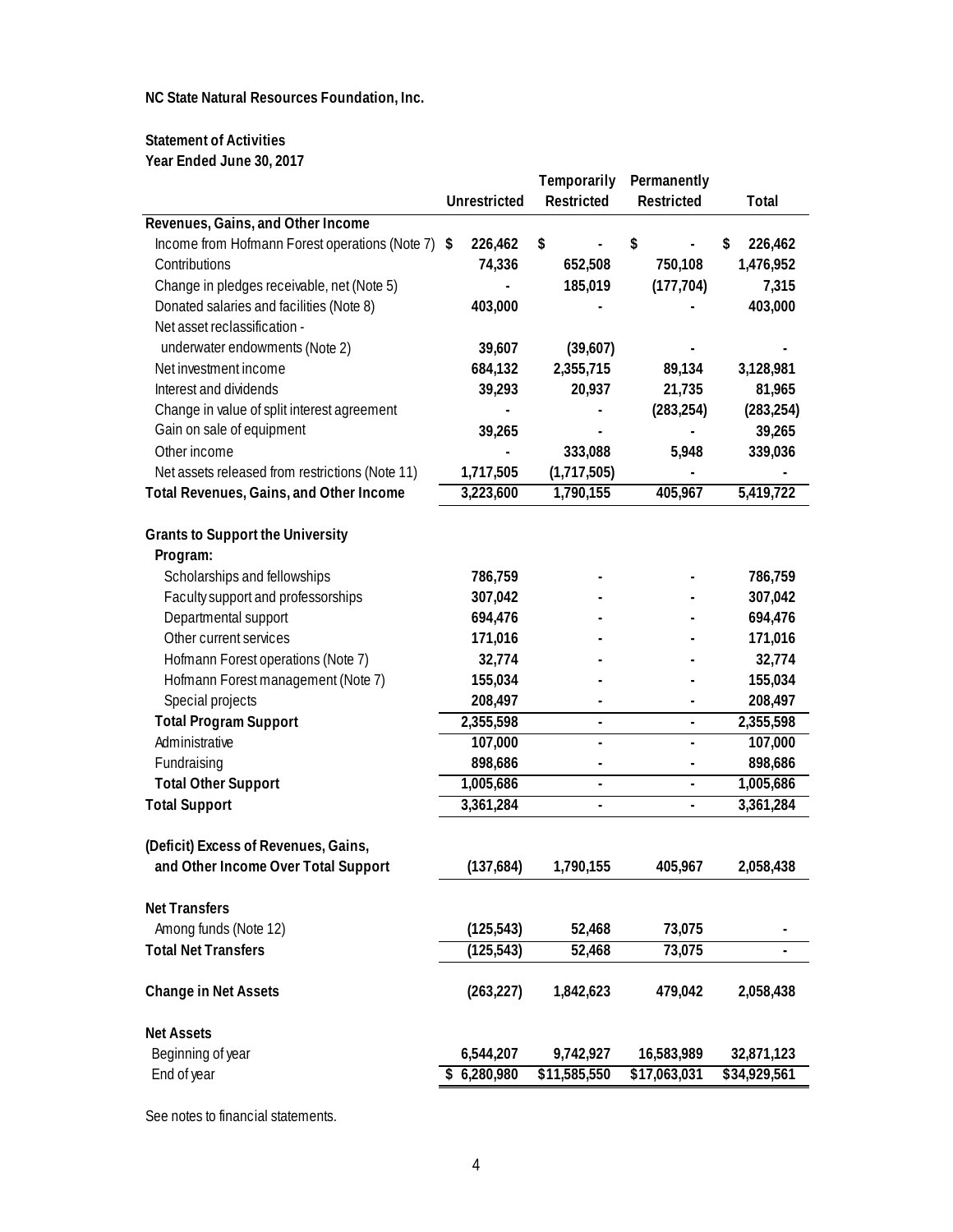# **Statement of Activities**

**Year Ended June 30, 2016**

| Unrestricted<br>Restricted<br>Restricted<br>Total<br>Revenues, Gains, and Other Income<br>Income from Hofmann Forest operations (Note 7)<br>\$5,317,292<br>\$<br>\$<br>Contributions<br>617,306<br>56,870<br>1,447,294<br>Change in pledges receivable, net (Note 5)<br>(233,903)<br>(33,689)<br>Donated salaries and facilities (Note 8)<br>145,000<br>145,000<br>Net asset reclassification -<br>underwater endowments (Note 2)<br>(39, 120)<br>39,120<br>Net investment loss<br>(87,903)<br>(334, 587)<br>(15, 193)<br>Interest and dividends<br>29,823<br>32,625<br>9,731 |                                             | Temporarily | Permanently |             |
|-------------------------------------------------------------------------------------------------------------------------------------------------------------------------------------------------------------------------------------------------------------------------------------------------------------------------------------------------------------------------------------------------------------------------------------------------------------------------------------------------------------------------------------------------------------------------------|---------------------------------------------|-------------|-------------|-------------|
|                                                                                                                                                                                                                                                                                                                                                                                                                                                                                                                                                                               |                                             |             |             |             |
|                                                                                                                                                                                                                                                                                                                                                                                                                                                                                                                                                                               |                                             |             |             |             |
|                                                                                                                                                                                                                                                                                                                                                                                                                                                                                                                                                                               |                                             |             |             | \$5,317,292 |
|                                                                                                                                                                                                                                                                                                                                                                                                                                                                                                                                                                               |                                             |             |             | 2,121,470   |
|                                                                                                                                                                                                                                                                                                                                                                                                                                                                                                                                                                               |                                             |             |             | (267, 592)  |
|                                                                                                                                                                                                                                                                                                                                                                                                                                                                                                                                                                               |                                             |             |             |             |
|                                                                                                                                                                                                                                                                                                                                                                                                                                                                                                                                                                               |                                             |             |             |             |
|                                                                                                                                                                                                                                                                                                                                                                                                                                                                                                                                                                               |                                             |             |             |             |
|                                                                                                                                                                                                                                                                                                                                                                                                                                                                                                                                                                               |                                             |             |             | (437, 683)  |
|                                                                                                                                                                                                                                                                                                                                                                                                                                                                                                                                                                               |                                             |             |             | 72,179      |
|                                                                                                                                                                                                                                                                                                                                                                                                                                                                                                                                                                               | Change in value of split interest agreement |             | 211,499     | 211,499     |
| Gain on sale of equipment<br>1,000                                                                                                                                                                                                                                                                                                                                                                                                                                                                                                                                            |                                             |             |             | 1,000       |
| Other income<br>32<br>89,007<br>5,863                                                                                                                                                                                                                                                                                                                                                                                                                                                                                                                                         |                                             |             |             | 94,902      |
| Net assets released from restrictions (Note 11)<br>1,796,924<br>(1,796,924)                                                                                                                                                                                                                                                                                                                                                                                                                                                                                                   |                                             |             |             |             |
| (579, 048)<br>615,395<br>7,258,067<br>Total Revenues, Gains, and Other Income<br>7,221,720                                                                                                                                                                                                                                                                                                                                                                                                                                                                                    |                                             |             |             |             |
| <b>Grants to Support the University</b>                                                                                                                                                                                                                                                                                                                                                                                                                                                                                                                                       |                                             |             |             |             |
| Program:                                                                                                                                                                                                                                                                                                                                                                                                                                                                                                                                                                      |                                             |             |             |             |
| Scholarships and fellowships<br>816,142                                                                                                                                                                                                                                                                                                                                                                                                                                                                                                                                       |                                             |             |             | 816,142     |
| Faculty support and professorships<br>620,234                                                                                                                                                                                                                                                                                                                                                                                                                                                                                                                                 |                                             |             |             | 620,234     |
| Departmental support<br>213,279                                                                                                                                                                                                                                                                                                                                                                                                                                                                                                                                               |                                             |             |             | 213,279     |
| Other current services<br>274,600<br>274,600                                                                                                                                                                                                                                                                                                                                                                                                                                                                                                                                  |                                             |             |             |             |
| Hofmann Forest operations (Note 7)<br>1,103,197<br>1,103,197                                                                                                                                                                                                                                                                                                                                                                                                                                                                                                                  |                                             |             |             |             |
| Hofmann Forest management (Note 7)<br>785,185<br>785,185                                                                                                                                                                                                                                                                                                                                                                                                                                                                                                                      |                                             |             |             |             |
| College support<br>1,148,629<br>1,148,629                                                                                                                                                                                                                                                                                                                                                                                                                                                                                                                                     |                                             |             |             |             |
| Special projects<br>774,082                                                                                                                                                                                                                                                                                                                                                                                                                                                                                                                                                   |                                             |             |             | 774,082     |
| <b>Total Program Support</b><br>5,735,348<br>5,735,348<br>$\overline{\phantom{a}}$<br>$\overline{\phantom{a}}$                                                                                                                                                                                                                                                                                                                                                                                                                                                                |                                             |             |             |             |
| 82,713<br>Administrative<br>82,713                                                                                                                                                                                                                                                                                                                                                                                                                                                                                                                                            |                                             |             |             |             |
| 835,268<br>835,268<br>Fundraising                                                                                                                                                                                                                                                                                                                                                                                                                                                                                                                                             |                                             |             |             |             |
| <b>Total Other Support</b><br>917,981<br>917,981<br>$\overline{\phantom{a}}$                                                                                                                                                                                                                                                                                                                                                                                                                                                                                                  |                                             |             |             |             |
| <b>Total Support</b><br>6,653,329<br>6,653,329<br>$\overline{\phantom{a}}$<br>$\blacksquare$                                                                                                                                                                                                                                                                                                                                                                                                                                                                                  |                                             |             |             |             |
| Excess (Deficit) of Revenues, Gains,                                                                                                                                                                                                                                                                                                                                                                                                                                                                                                                                          |                                             |             |             |             |
| and Other Income Over Total Support<br>568,391<br>(579, 048)<br>615,395<br>604,738                                                                                                                                                                                                                                                                                                                                                                                                                                                                                            |                                             |             |             |             |
|                                                                                                                                                                                                                                                                                                                                                                                                                                                                                                                                                                               |                                             |             |             |             |
| <b>Net Transfers</b>                                                                                                                                                                                                                                                                                                                                                                                                                                                                                                                                                          |                                             |             |             |             |
| To other University-associated entities<br>(7,500)                                                                                                                                                                                                                                                                                                                                                                                                                                                                                                                            |                                             |             |             | (7,500)     |
| (111, 062)<br>Among funds (Note 12)<br>25,984<br>85,078                                                                                                                                                                                                                                                                                                                                                                                                                                                                                                                       |                                             |             |             |             |
| <b>Total Net Transfers</b><br>18,484<br>85,078<br>(111, 062)                                                                                                                                                                                                                                                                                                                                                                                                                                                                                                                  |                                             |             |             | (7,500)     |
| (690, 110)<br>700,473<br><b>Change in Net Assets</b><br>586,875<br>597,238                                                                                                                                                                                                                                                                                                                                                                                                                                                                                                    |                                             |             |             |             |
| <b>Net Assets</b>                                                                                                                                                                                                                                                                                                                                                                                                                                                                                                                                                             |                                             |             |             |             |
| Beginning of year<br>5,957,332<br>10,433,037<br>15,883,516<br>32,273,885                                                                                                                                                                                                                                                                                                                                                                                                                                                                                                      |                                             |             |             |             |
| \$9,742,927<br>End of year<br>\$6,544,207<br>\$16,583,989<br>$\overline{$32,871,123}$                                                                                                                                                                                                                                                                                                                                                                                                                                                                                         |                                             |             |             |             |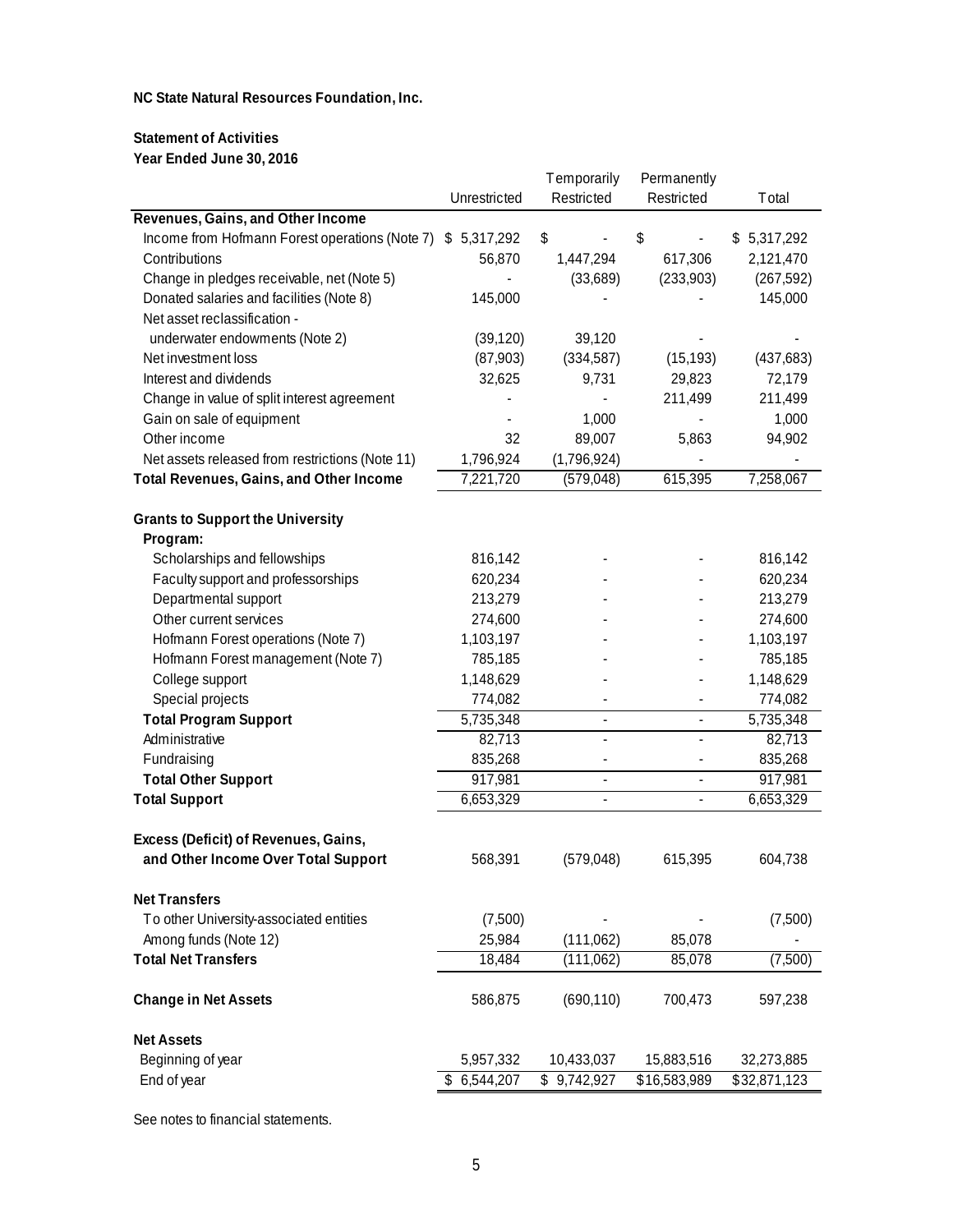**Statements of Cash Flows Years Ended June 30, 2017 and 2016**

|                                                            | 2017            | 2016            |
|------------------------------------------------------------|-----------------|-----------------|
| <b>Cash Flows From Operating Activities</b>                |                 |                 |
| Change in net assets                                       | \$<br>2,058,438 | \$<br>597,238   |
| Adjustments to reconcile change in net assets to net       |                 |                 |
| cash used in operating activities:                         |                 |                 |
| Contributions restricted for permanent endowment           | (750, 108)      | (617, 306)      |
| Net investment (income) loss                               | (3, 128, 981)   | 437,683         |
| Investment income restricted for split interest agreements | (21, 735)       | (29, 823)       |
| Actuarial change in value of split interest agreements     | 283,254         | (211, 499)      |
| Gain on sale of equipment                                  | (39, 265)       | (1,000)         |
| Depreciation                                               | 37,445          | 47,469          |
| (Increase) decrease in:                                    |                 |                 |
| Pledges receivable, net                                    | (7, 315)        | 267,592         |
| Accounts receivable                                        | 1,027,296       | (1,027,545)     |
| Other assets                                               | (5,949)         | (5,863)         |
| (Decrease) increase in:                                    |                 |                 |
| Accounts payable - North Carolina State University         | (53, 395)       | 24,133          |
| Accounts payable                                           | (14, 248)       | (78, 262)       |
| Due to others                                              | (297, 478)      | 180,998         |
| Net Cash Used in Operating Activities                      | (912, 041)      | (416, 185)      |
|                                                            |                 |                 |
| <b>Cash Flows From Investing Activities</b>                |                 |                 |
| Proceeds from sales of investments                         | 1,152,109       | 1,919,735       |
| Proceeds from sales of equipment                           | 39,265          | 1,000           |
| Purchases of investments                                   | (1,021,725)     | (2,268,468)     |
| Purchases of equipment                                     |                 | (48, 793)       |
| Net Cash Provided by (Used in) Investing Activities        | 169,649         | (396, 526)      |
|                                                            |                 |                 |
| <b>Cash Flows From Financing Activities</b>                |                 |                 |
| Contributions restricted for permanent endowment           | 750,108         | 617,306         |
| Investment income restricted for split interest agreements | 21,735          | 29,823          |
| Payments on life income fund obligations                   | (74, 985)       | (81,058)        |
| Proceeds from life income fund obligations                 | 31,182          | 59,397          |
| Net Cash Provided by Financing Activities                  | 728,040         | 625,468         |
| Net Decrease in Cash and Cash Equivalents                  | (14, 352)       | (187, 243)      |
|                                                            |                 |                 |
| Cash and Cash Equivalents                                  |                 |                 |
| Beginning of year                                          | 3,400,565       | 3,587,808       |
| End of year                                                | \$<br>3,386,213 | \$<br>3,400,565 |
| Supplemental Disclosures of Noncash Activities             |                 |                 |
| Donated salaries and facilities                            | 403,000         | \$<br>145,000   |
| Transfers among funds                                      | \$<br>125,543   | \$<br>111,062   |
|                                                            |                 |                 |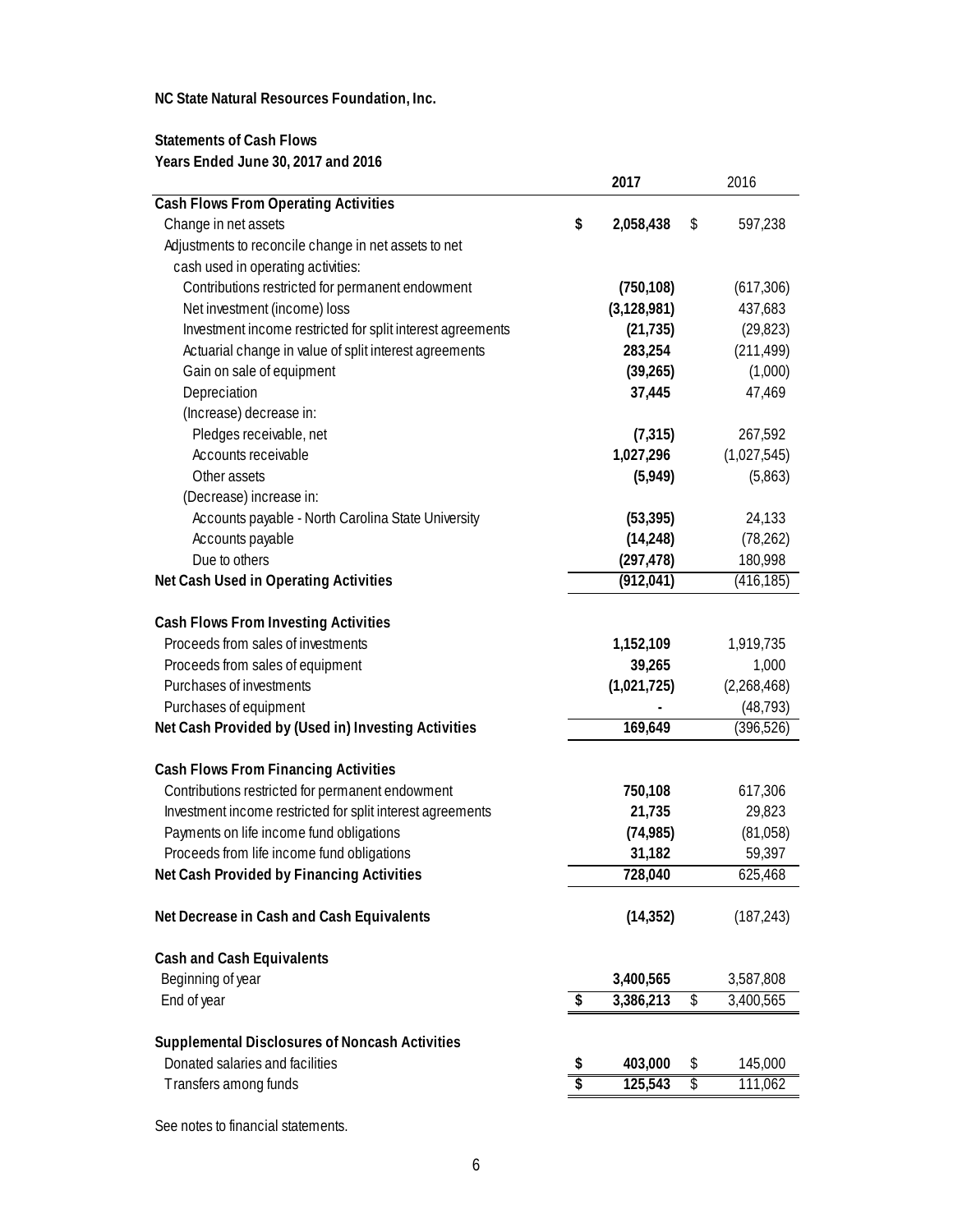**Notes To Financial Statements For the Years Ended June 30, 2017 and 2016** 

## **Note 1. Nature of Activities and Significant Accounting Policies**

Nature of activities: NC State Natural Resources Foundation, Inc., (the "Foundation") is one of a group of foundations that provides financial support exclusively to one or more of the colleges at North Carolina State University (the "University"). The Foundation was formed July 1, 2008 with the merger of The North Carolina Forestry Foundation, Inc. and the Pulp and Paper Foundation, Inc. The Foundation promotes education and research in the College of Natural Resources of North Carolina State University through tutorial services, faculty development programs, assistance in constructing needed facilities, and various other means as well as aids and promotes, by financial assistance and otherwise, all types of education, research, and extension in the College of Natural Resources.

**\_\_\_\_\_\_\_\_\_\_\_\_\_\_\_\_\_\_\_\_\_\_\_\_\_\_\_\_\_\_\_\_\_\_\_\_\_\_\_\_\_\_\_\_\_\_\_\_\_\_\_\_\_\_\_\_\_\_\_\_\_\_\_\_\_\_\_\_\_\_\_\_\_\_\_\_\_\_\_\_\_\_\_\_\_\_\_\_\_\_\_\_** 

A summary of the Foundation's significant accounting policies follows:

Basis of accounting and presentation: The financial statements of the Foundation are prepared on the accrual basis of accounting in accordance with accounting principles generally accepted in the United States of America. In preparing its financial statements, net assets and revenues, expenses, gains, and losses are classified based on the existence or absence of donor-imposed restrictions. Accordingly, net assets of the Foundation and changes therein are classified and reported as follows:

Unrestricted net assets – Net assets that are not subject to donor-imposed stipulations

Temporarily restricted net assets – Net assets subject to donor-imposed stipulations that may or will be met either by actions of the Foundation and/or by the passage of time.

Permanently restricted net assets – Net assets subject to donor-imposed stipulations that they be maintained permanently by the Foundation. Generally, the donors of these assets permit the Foundation to use all or part of the earnings on related investments for the donor-restricted purpose.

Cash and cash equivalents: For purposes of reporting cash flows, the Foundation considers all highly liquid debt instruments with an original maturity date of 90 days or less to be cash equivalents. Cash designated or restricted for long-term purposes is included with long-term investments. At times, the Foundation places deposits with a high quality financial institution that may be in excess of federal insurance limits.

Cash and cash equivalents consist of accounts with the State Treasurer's Short-Term Investment Fund (the "STIF") and Paragon Bank. The STIF account maintained by the State Treasurer has the general characteristics of a demand deposit account in that participants may deposit and withdraw cash at any time without prior notice or penalty.

Intermediate investments: Intermediate investments consist of an account with the common*f*und Intermediate Term Fund for funds that can be invested for longer periods, but which are available in the event of short-term cash needs. These investments are reported at readily determinable fair values of \$1,215,109 and \$1,232,803 at June 30, 2017 and 2016, respectively. The cost of these investments was \$1,300,721 and \$1,306,096 at June 30, 2017 and 2016, respectively.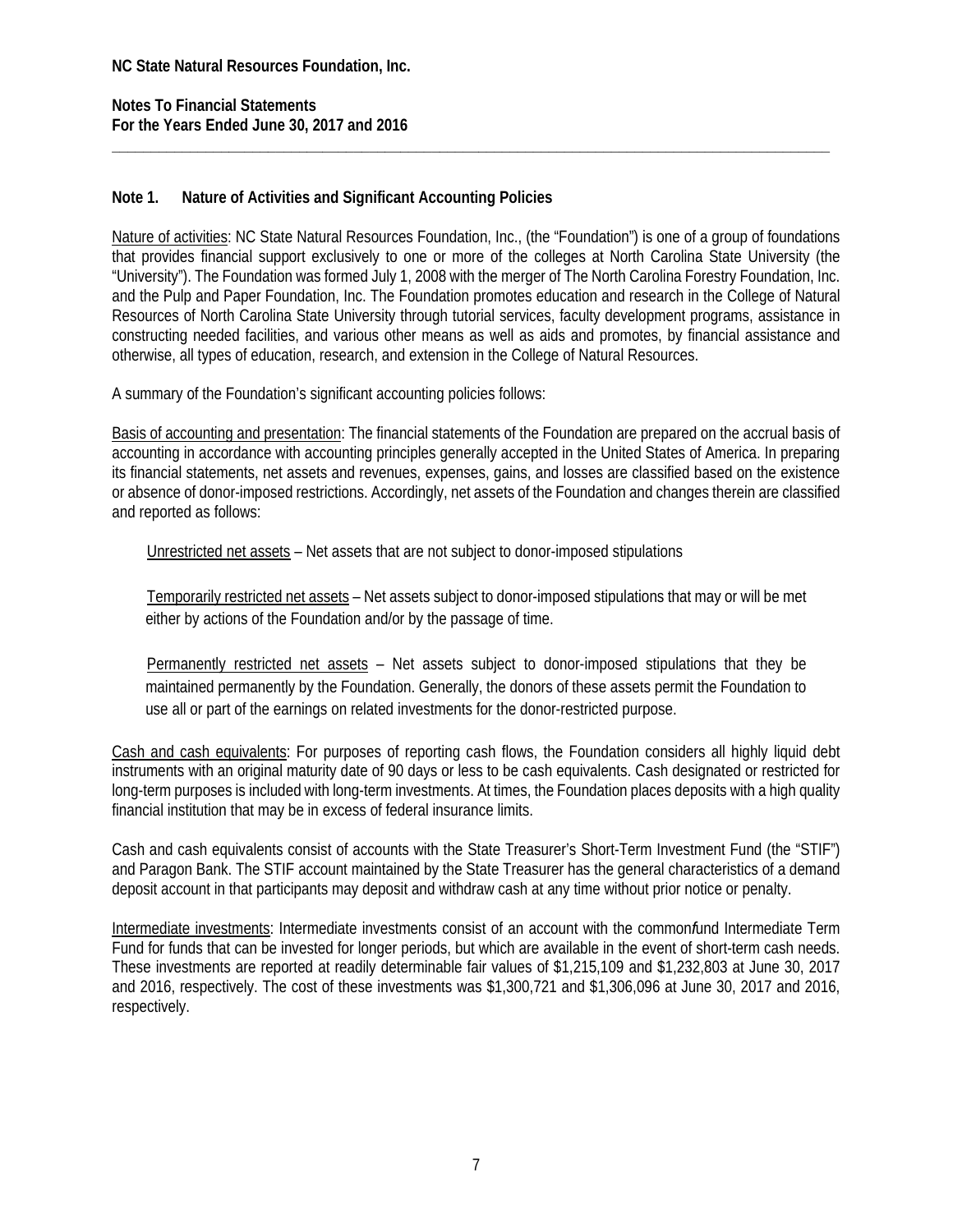**Notes To Financial Statements For the Years Ended June 30, 2017 and 2016** 

## **Note 1. Nature of Activities and Significant Accounting Policies (continued)**

Long-term investments: Long-term investments are stated at fair value based on readily determinable fair values, when available. Investments for which readily determinable fair values are not available are carried at estimated fair values as provided by the respective fund managers of the investments. The Foundation, in accordance with investment policies promulgated by its Board of Directors (the "Board"), invests with the NC State Investment Fund, Inc. Long-Term Investment Pool (the "LTIP"). In addition, the Foundation has planned giving instruments invested with Kaspick.

**\_\_\_\_\_\_\_\_\_\_\_\_\_\_\_\_\_\_\_\_\_\_\_\_\_\_\_\_\_\_\_\_\_\_\_\_\_\_\_\_\_\_\_\_\_\_\_\_\_\_\_\_\_\_\_\_\_\_\_\_\_\_\_\_\_\_\_\_\_\_\_\_\_\_\_\_\_\_\_\_\_\_\_\_\_\_\_\_\_\_\_\_** 

Pledges receivable: Unconditional pledges receivable are recognized as support and assets in the period received. Conditional pledges are recognized when the conditions on which they depend are substantially met.

Accounts receivable: Accounts receivable represents sales tax receivable, amounts due from other University associated entities, and interest earned but not yet received on the STIF account. More specifically, at June 30, 2016, the balance included \$1,017,663, due from The Endowment Fund of North Carolina State University ("The Endowment Fund"), for reimbursable expenses incurred by the Foundation while managing the Hofmann Forest (the "Forest").

Land and timber: Land and timber are recorded at appraised value at the date of contribution and are to be used for research, public recreation, and education in the natural sciences. Certain land and timber contributions are restricted and cannot be sold by the Foundation.

Land improvements: Land improvements are stated at cost. Depreciation is computed by use of the straight-line method over the estimated useful lives of the assets, which is typically twenty years.

Equipment: Equipment is stated at cost. Depreciation is computed by use of the straight-line method over the estimated useful lives of the assets, which is typically five years.

Other assets: Other assets include beneficiary interest in life insurance policies contributed to the Foundation and the Foundation is the owner of these policies. These gifts are recorded at current cash values. Cash surrender values of these policies were \$147,271 and \$141,322 at June 30, 2017 and 2016, respectively.

Contributions: Restricted contributions are segregated for income and expense reporting purposes; however, the assets are commingled. When a donor or grantor restriction expires because the stipulated time restriction ends or the purpose restriction is accomplished, temporarily restricted net assets are reclassified to unrestricted net assets and reported as net assets released from restrictions in the statement of activities.

The University has a gift assessment program that supports Central Development and college-level fundraising efforts. A one-time fee of 5% is assessed on gifts that support current operations and facilities, with 3% designated for Central Development and 2% designated to the fundraising entity receiving the gift.

Investment income: Investment income is allocated on the basis of average fund balances for unrestricted and temporarily restricted net assets. For endowments, investment income is allocated on the "unit value" method of valuing interest in an investment portfolio and the investment earnings are recorded as unrestricted or temporarily restricted, as appropriate. Earnings from investments are net of investment fees of \$110,823 and \$106,618 for the years ended June 30, 2017 and 2016, respectively. Gains and losses on sales of investments are allocated on the unit value method. Investment income on investments owned individually by one fund is directly allocated to the owning fund.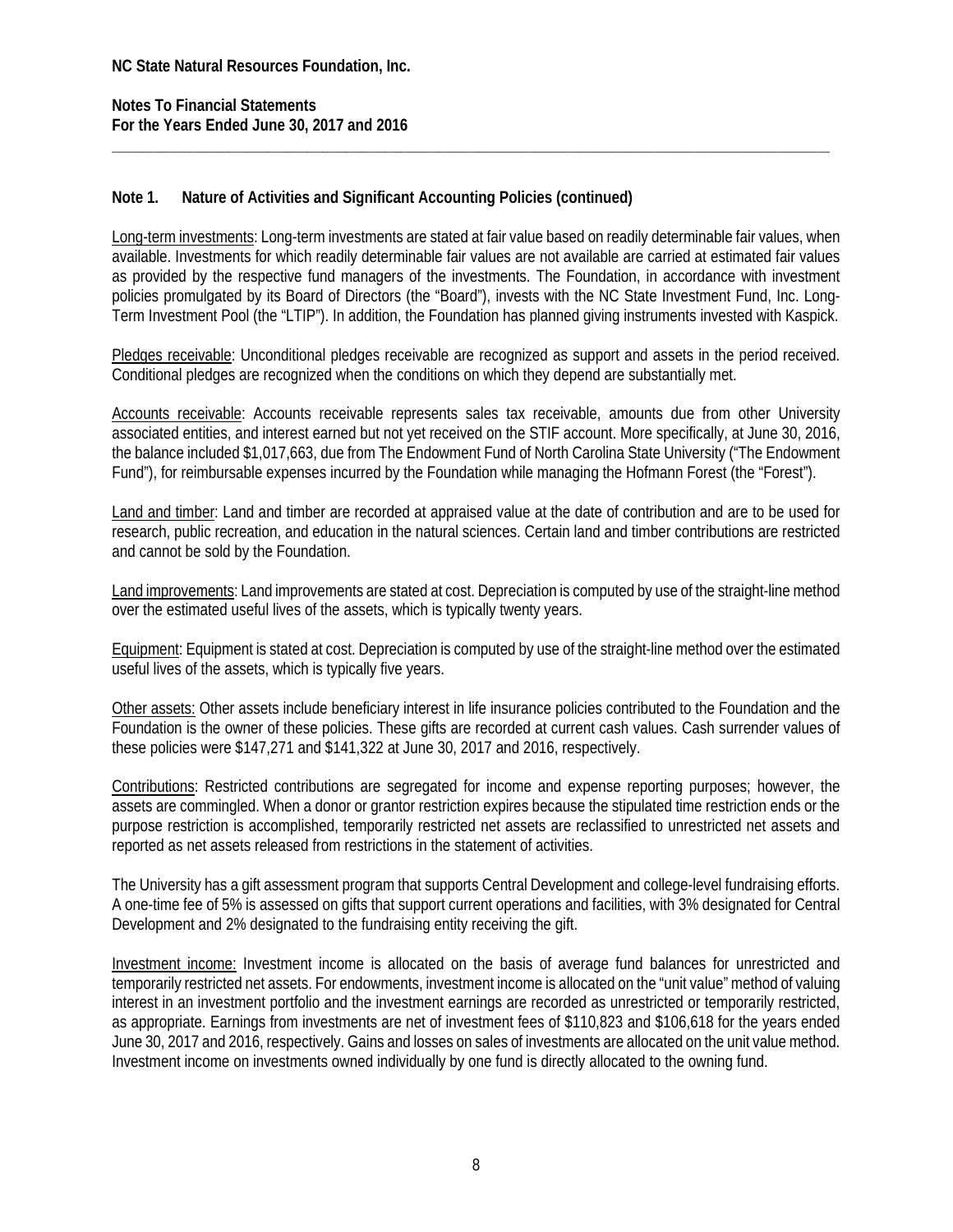**Notes To Financial Statements For the Years Ended June 30, 2017 and 2016** 

## **Note 1. Nature of Activities and Significant Accounting Policies (continued)**

As part of the University's gift assessment program, an annual fee of 0.50% is assessed on the average twenty-quarter market value of assets held in the investment portfolio, with 0.25% designated for University Advancement and 0.25% designated to college-level fundraising efforts. In addition, an assessment of 0.50% is charged by the Foundation on the average twenty-quarter market value of assets held in the investment portfolio, with 0.25% for the support of Foundation's fundraising activities and 0.25% for the support of University Advancement.

**\_\_\_\_\_\_\_\_\_\_\_\_\_\_\_\_\_\_\_\_\_\_\_\_\_\_\_\_\_\_\_\_\_\_\_\_\_\_\_\_\_\_\_\_\_\_\_\_\_\_\_\_\_\_\_\_\_\_\_\_\_\_\_\_\_\_\_\_\_\_\_\_\_\_\_\_\_\_\_\_\_\_\_\_\_\_\_\_\_\_\_\_** 

Accounts payable - North Carolina State University: Accounts payable to the University include amounts disbursed by the University on behalf of the Foundation for payment of various normal operating expenses.

Accounts payable: Accounts payable represents trade payables due to vendors and sales tax payable.

Due to others: Due to others at June 30, 2017 and 2016 consists of \$0 and \$297,478, respectively. More specifically, at June 30, 2016, the balance included monies due to the NCSU Foundation, accrued payroll, and an amount due to the Environmental Protection Agency for the Hofmann Forest – see Note 7.

Estimates: The preparation of financial statements in accordance with generally accepted accounting principles requires management to make estimates and assumptions that affect reported amounts of assets and liabilities and the disclosure of contingent assets and liabilities at the date of the financial statements and the reported amounts of revenues and expenses during the reporting period. Actual results could differ from those estimates.

Income taxes and uncertain tax positions: The Foundation is exempt from income taxes under Section 501(c)(3) of the Internal Service Revenue ("IRS") Code and is classified as other than a private foundation. The Foundation had no significant unrelated trade or business income for 2017 and 2016. Therefore, no provision for income taxes has been reflected in the accompanying financial statements.

Accounting principles generally accepted in the United States of America require management to evaluate tax positions taken by the organization and recognize a tax liability (or asset) if the organization has taken an uncertain position that more likely than not would be sustained upon examination by the IRS. Management has analyzed the tax positions taken by the Foundation, and has concluded that as of June 30, 2017 and 2016, there are no uncertain positions taken or expected to be taken that would require recognition of a liability (or asset) or disclosure in the financial statements. The Foundation is subject to routine audits by taxing jurisdictions; however, there are currently no audits for any tax periods in progress. Management believes it is no longer subject to income tax examinations for years prior to 2013.

## **Note 2. Endowment**

The Foundation's endowment consists of approximately 235 individual funds established for a variety of purposes related to the mission of the University. The endowment includes both donor-restricted endowments and funds designated by the Foundation's Board to function as endowments. Net assets associated with endowment funds are classified and reported based on the existence or absence of donor-imposed restrictions. The majority of the Foundation's signed endowment gift agreements with donors have donor-imposed restrictions which stipulate that principal shall not be used to fund spending.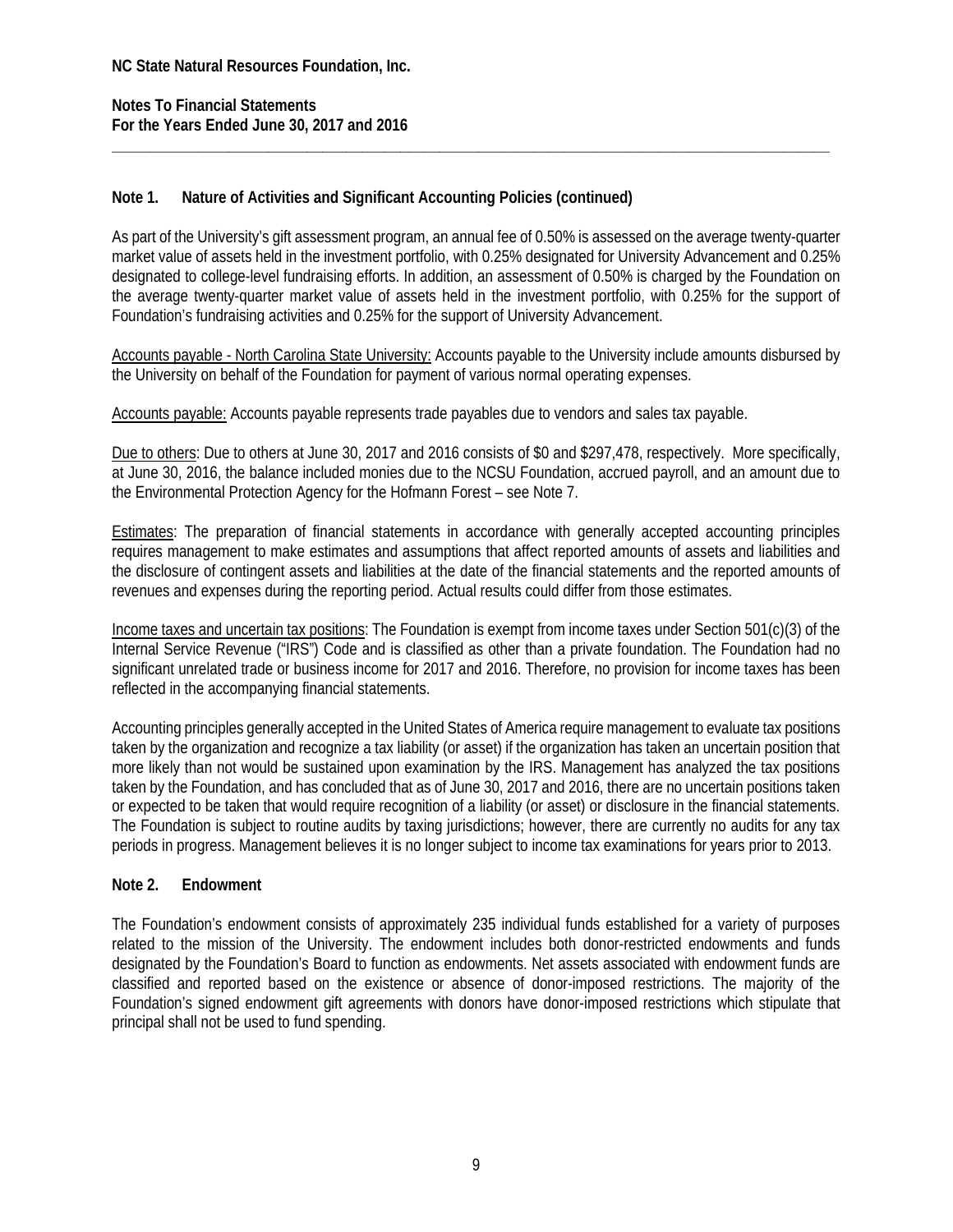**Notes To Financial Statements For the Years Ended June 30, 2017 and 2016** 

## **Note 2. Endowment (continued)**

Interpretation of relevant law: The Uniform Prudent Management of Institutional Funds Act ("UPMIFA") was adopted in North Carolina as NC General Statute 36E effective March 17, 2009. UPMIFA defines a prudence standard for management and investment of institutional funds. As a result of the Foundation's interpretation of UPMIFA, the Foundation classifies as permanently restricted net assets (a) the original value of gifts donated to the permanent endowment, (b) the original value of subsequent gifts to the permanent endowment and (c) accumulations to the permanent endowment that are required by the applicable donor gift instrument. The remaining portion of the donorrestricted endowment fund that is not classified in permanently restricted net assets is classified as temporarily restricted net assets until those amounts are appropriated for expenditure by the foundation's endowment spending policy.

**\_\_\_\_\_\_\_\_\_\_\_\_\_\_\_\_\_\_\_\_\_\_\_\_\_\_\_\_\_\_\_\_\_\_\_\_\_\_\_\_\_\_\_\_\_\_\_\_\_\_\_\_\_\_\_\_\_\_\_\_\_\_\_\_\_\_\_\_\_\_\_\_\_\_\_\_\_\_\_\_\_\_\_\_\_\_\_\_\_\_\_\_** 

Funds with deficiencies: From time to time, the fair value of assets associated with individual donor-restricted endowment funds may fall below the original gift value. These deficiencies generally result from unfavorable market fluctuations which produce unrealized losses to the fund. Deficiencies of this nature are reported in unrestricted net assets, and were \$0 and (\$39,607) for the years ended June 30, 2017 and 2016, respectively.

Investment return objectives and risk parameters: The Foundation has adopted investment and spending policies for endowment assets that attempt to provide a stable stream of funding to programs supported by its endowment while seeking to maintain the purchasing power of the endowment assets. Endowment assets include those assets of donorrestricted funds that the organization must hold in perpetuity or for donor-specified periods as well as board-designated funds. The endowment assets are invested through the LTIP in a manner that is intended to produce results that exceed a 70% MCSI ACWI Index/30% Barclays Aggregate Bond Index benchmark over rolling five and ten year periods while assuming a moderate level of investment risk.

Spending policy: The Foundation has a policy of appropriating for programmatic spending each year 4% of its endowment fund's average market value over the prior twenty quarters through the fiscal year-end proceeding the fiscal year in which the spending is planned. This is consistent with the Foundation's objective to maintain the purchasing power of the endowment assets held in perpetuity or for a specified term as well as to provide additional real growth through new gifts and investment return. However, in declining market conditions, many newer endowments are not able to fund spending at the 4% level. Unless the gift instrument specifies otherwise, up to 15% of the corpus of an endowment may be expended if reserves are not sufficient to fund the programmatic spending amount, subject to the guidelines provided by UPMIFA. However, if the gift instrument does not allow spending of corpus, the Foundation does not initiate or renew spending for the individual endowments affected by declining market conditions until their market value has been recovered and exceeds their original gift value. In establishing the spending policy, the Foundation considered the long-term expected return on its endowment. Spending budgets were calculated at \$757,765 and \$786,740 for fiscal years 2017 and 2018, respectively.

Strategies employed for achieving investment objectives: For the long term, the primary investment objective is to earn a total return (net of investment and custodial fees), within prudent levels of risk, which is sufficient to maintain in real terms the purchasing power of the LTIP and to meet the spending needs of the University. To meet this investment objective, the LTIP invests in various asset classes to offer diversification. The purpose of diversification is to provide reasonable assurance that no single security or class of securities or manager will have a disproportionate impact on the performance of the total fund.

The LTIP is diversified both by asset class (e.g. common stocks and fixed income securities) and within asset classes (e.g., within common stocks by economic sector, geographic area, industry, quality, and size). In addition, the LTIP seeks to diversify exposure to all asset classes by hiring multiple managers that use a variety of investment approaches.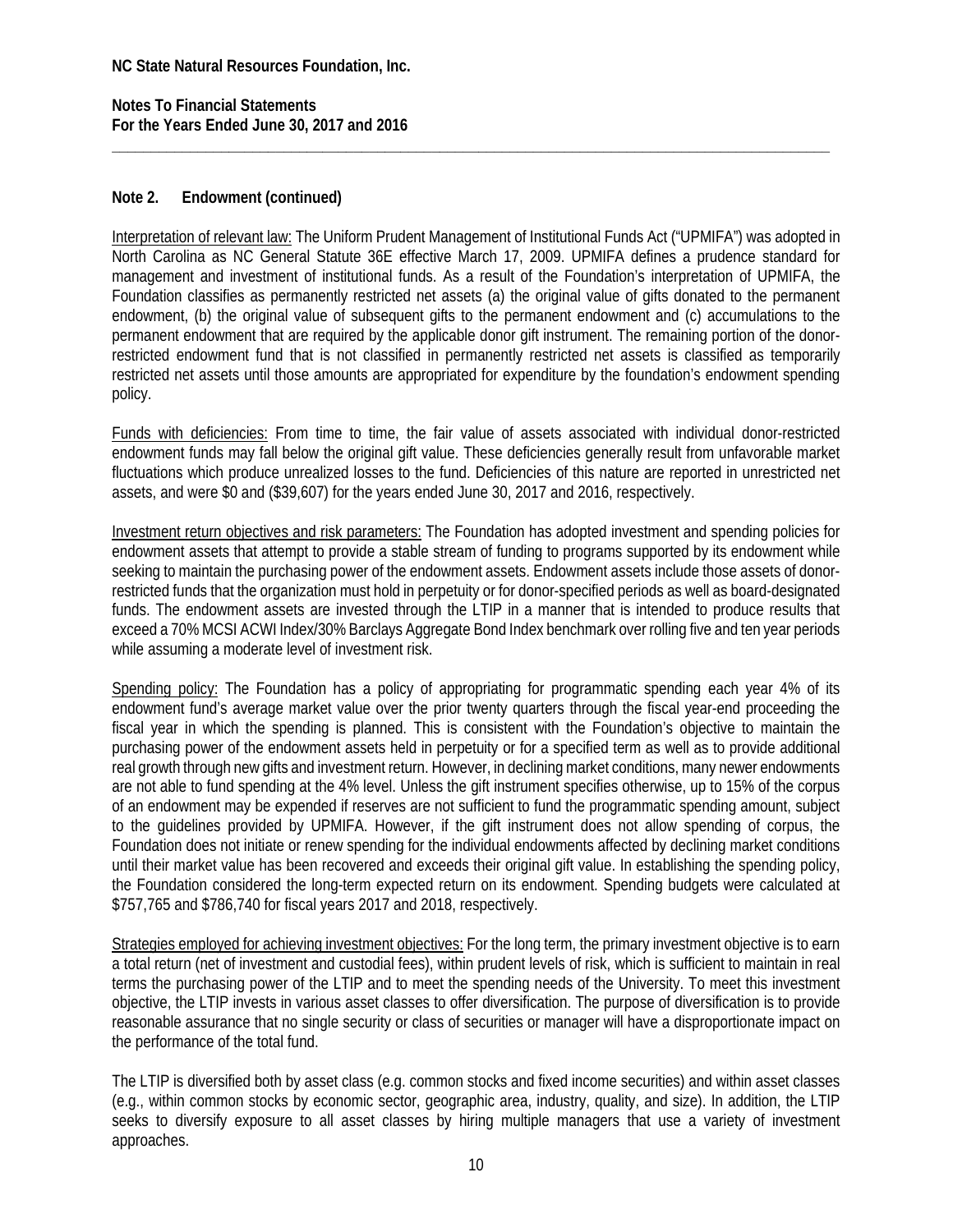## **Notes To Financial Statements For the Years Ended June 30, 2017 and 2016**

## **Note 2. Endowment (continued)**

The following represents changes in endowment net assets for the fiscal year ended June 30, 2017:

|                                                                        |              |            |            | Temporarily | Permanently       |                  |
|------------------------------------------------------------------------|--------------|------------|------------|-------------|-------------------|------------------|
|                                                                        | Unrestricted |            | Restricted |             | <b>Restricted</b> | Total            |
| Endowment net assets, beginning of year                                | æ.           | 4,560,620  | S          | 6,161,666   | 16.583.989<br>\$  | \$27,306,275     |
| Net asset reclassification - underwater endowments                     |              | 39,607     |            | (39,607)    | $\blacksquare$    |                  |
| Endowment net assets after reclassification                            |              | 4,600,227  |            | 6,122,059   | 16,583,989        | 27,306,275       |
| Total investment return                                                |              | 695.154    |            | 2.379.307   | 110.869           | 3.185.330        |
| Contributions, including change in accrued pledges<br>and other income |              |            |            | 9.153       | 578.352           | 587.505          |
| Appropriations of endowment assets for expenditure                     |              | (240, 028) |            | (762,987)   |                   | (1,003,015)      |
| Change in value of split interest agreements                           |              |            |            |             | (283, 254)        | (283, 254)       |
| Other changes:                                                         |              |            |            |             |                   |                  |
| <b>Transfers</b>                                                       |              |            |            | 45.442      | 73.075            | 118,517          |
| Endowment net assets, end of year                                      |              | 5,055,353  | S          | 7.792.974   | 17,063,031        | 29,911,358<br>S. |

**\_\_\_\_\_\_\_\_\_\_\_\_\_\_\_\_\_\_\_\_\_\_\_\_\_\_\_\_\_\_\_\_\_\_\_\_\_\_\_\_\_\_\_\_\_\_\_\_\_\_\_\_\_\_\_\_\_\_\_\_\_\_\_\_\_\_\_\_\_\_\_\_\_\_\_\_\_\_\_\_\_\_\_\_\_\_\_\_\_\_\_\_** 

The following represents endowment net asset composition by type of fund, as of June 30, 2017:

|                                  |              |             |            | Temporarily |            | Permanently  |              |
|----------------------------------|--------------|-------------|------------|-------------|------------|--------------|--------------|
|                                  | Unrestricted |             | Restricted |             | Restricted |              | Total        |
| Board-designated endowment funds |              | \$5,019,543 | -S         | $\sim$ \$   |            | $\sim$       | 5,019,543    |
| Donor-designated endowment funds |              | 35.810      |            | 7.792.974   |            | 17.063.031   | 24,891,815   |
| <b>Total funds</b>               |              | \$5.055.353 | \$         | 7,792,974   |            | \$17,063,031 | \$29,911,358 |

The following represents changes in endowment net assets for the fiscal year ended June 30, 2016:

|                                                    | Temporarily |              |            | Permanently |            |   |               |
|----------------------------------------------------|-------------|--------------|------------|-------------|------------|---|---------------|
|                                                    |             | Unrestricted | Restricted |             | Restricted |   | <b>T</b> otal |
| Endowment net assets, beginning of year            | ъ           | 4,861,033    | 6,648,673  | S           | 15,883,516 | S | 27,393,222    |
| Net asset reclassification - underwater endowments |             | (39, 120)    | 39,120     |             |            |   |               |
| Endowment net assets after reclassification        |             | 4,821,913    | 6,687,793  |             | 15,883,516 |   | 27,393,222    |
| Total investment return                            |             | (95,056)     | (404, 579) |             | 14,630     |   | (485,005)     |
| Contributions, including change in accrued pledges |             |              |            |             |            |   |               |
| and other income                                   |             |              | 241,981    |             | 389,266    |   | 631.247       |
| Appropriations of endowment assets for expenditure |             | (166, 237)   | (744, 438) |             |            |   | (910, 675)    |
| Change in value of split interest agreements       |             |              |            |             | 211,499    |   | 211,499       |
| Other changes:                                     |             |              |            |             |            |   |               |
| <b>Transfers</b>                                   |             |              | 380,909    |             | 85,078     |   | 465,987       |
| Endowment net assets, end of year                  |             | 4.560.620    | 6,161,666  |             | 16,583,989 |   | 27,306,275    |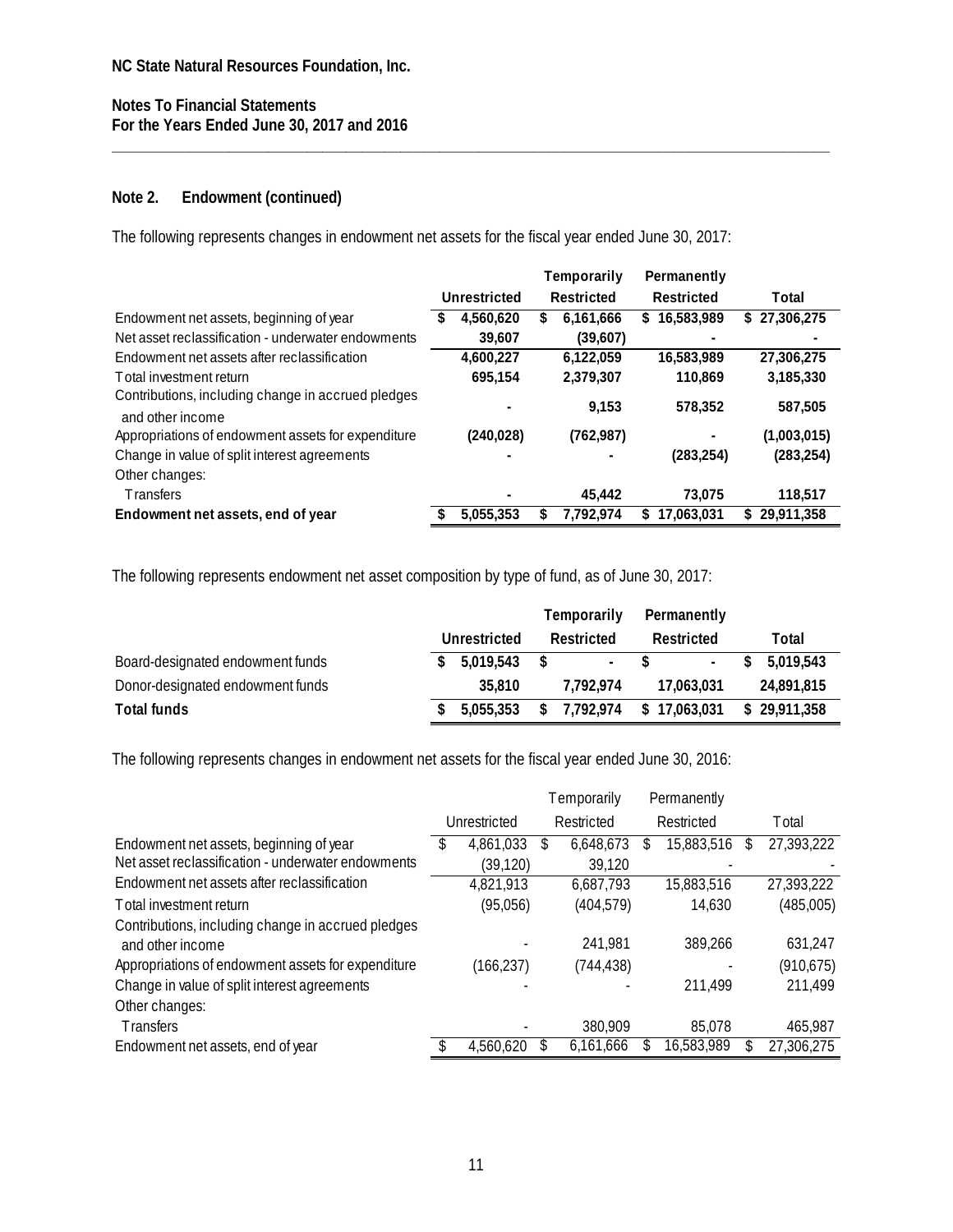## **Notes To Financial Statements For the Years Ended June 30, 2017 and 2016**

## **Note 2. Endowment (continued)**

The following represents endowment net asset composition by type of fund, as of June 30, 2016:

|                                      |              |                          | Temporarily |      | Permanently              |        |            |
|--------------------------------------|--------------|--------------------------|-------------|------|--------------------------|--------|------------|
|                                      | Unrestricted |                          | Restricted  |      | Restricted               |        | T otal     |
| Undesignated - underwater endowments |              | $(39,607)$ \$            |             | - \$ |                          | $-$ \$ | (39,607)   |
| Board-designated endowment funds     |              | 4,600,227                |             |      | $\overline{\phantom{0}}$ |        | 4,600,227  |
| Donor-designated endowment funds     |              | $\overline{\phantom{a}}$ | 6.161.666   |      | 16,583,989               |        | 22,745,655 |
| Total funds                          |              | 4.560.620                | 6.161.666   |      | 16.583.989               |        | 27,306,275 |

**\_\_\_\_\_\_\_\_\_\_\_\_\_\_\_\_\_\_\_\_\_\_\_\_\_\_\_\_\_\_\_\_\_\_\_\_\_\_\_\_\_\_\_\_\_\_\_\_\_\_\_\_\_\_\_\_\_\_\_\_\_\_\_\_\_\_\_\_\_\_\_\_\_\_\_\_\_\_\_\_\_\_\_\_\_\_\_\_\_\_\_\_** 

## **Note 3. Long-Term Investments**

The Foundation invests in various investment securities. Investment securities are exposed to various risks such as interest rate, market, and credit risks. Due to the level of risk associated with certain investment securities, it is at least reasonably possible that changes in the values of investment securities will occur in the near term and such changes could materially affect the amounts reported in the statements of financial position.

Long-term investments consisted of the following at June 30:

|                                          | 2017          |      |              |           | 2016         |           |              |  |
|------------------------------------------|---------------|------|--------------|-----------|--------------|-----------|--------------|--|
|                                          |               | Fair |              |           |              |           |              |  |
|                                          | Value<br>Cost |      |              |           | Cost         | Value     |              |  |
| <b>STIF</b>                              | 94,226        | \$   | 94,226       |           | 113,402      |           | 113,402      |  |
| NC State Investment Fund, Inc. Long-Term |               |      |              |           |              |           |              |  |
| Investment Pool (LTIP)                   | 17,890,227    |      | 28,337,148   |           | 17,764,048   |           | 25,438,623   |  |
| Life Income Funds                        | 1,393,277     |      | 1,464,903    | 1,286,458 |              | 1,327,961 |              |  |
|                                          | \$19,377,730  |      | \$29,896,277 |           | \$19,163,908 |           | \$26,879,986 |  |

As of June 30, 2017, approximately 88.9% of the LTIP was with the UNC Management Company, 2.2% were committed to or in other private equity investments with JP Morgan, Blackrock, and SEI, 8.3% was invested in Blackrock Liquid Policy Portfolio (the "LPP"), and 0.6% was invested in the STIF. The LTIP's net assets were valued at approximately \$870,450,000 and \$683,380,000 at June 30, 2017 and 2016, respectively. The Foundation's investment in the LTIP represents approximately 3.3% and 3.7% of the member equity of the LTIP at June 30, 2017 and 2016, respectively.

The Foundation's investments in Life Income Funds consist of a diversified portfolio of bond and equity mutual funds.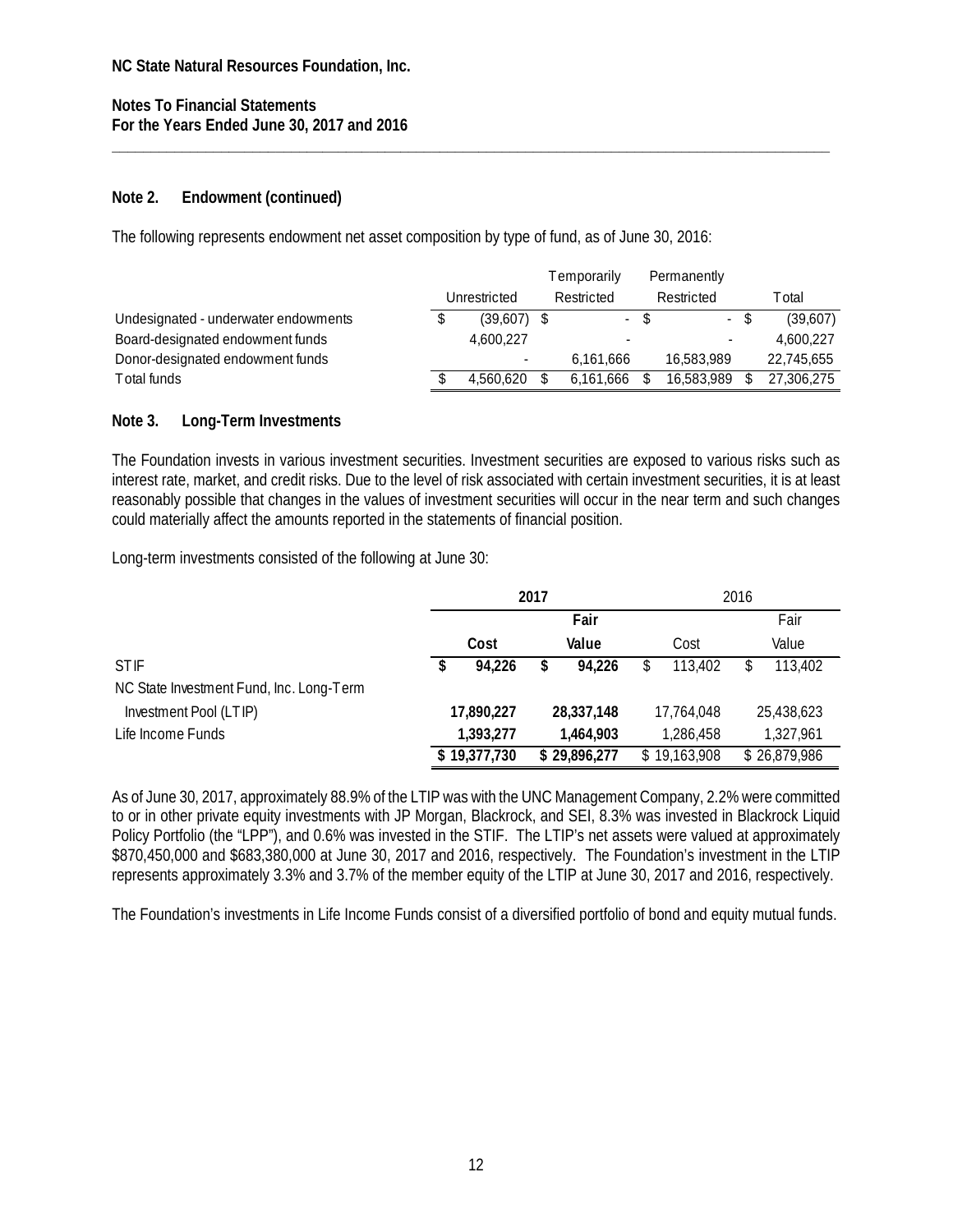**Notes To Financial Statements For the Years Ended June 30, 2017 and 2016** 

#### **Note 4. Fair Value Measurement**

The Fair Value Measurements and Disclosures Topic of the Financial Accounting Standards Board ("FASB") Accounting Standards Codification ("ASC") 820 provides a framework for measuring fair value under generally accepted accounting principles. ASC 820 defines fair value as the exchange price that would be received for an asset or paid to transfer a liability (an exit price) in the principal or most advantageous market for the asset or liability in an orderly transaction between market participants on the measurement date. ASC 820 requires that valuation techniques maximize the use of observable inputs and minimize the use of unobservable inputs. ASC 820 also establishes a fair value hierarchy, which prioritizes the valuation inputs into three broad levels.

**\_\_\_\_\_\_\_\_\_\_\_\_\_\_\_\_\_\_\_\_\_\_\_\_\_\_\_\_\_\_\_\_\_\_\_\_\_\_\_\_\_\_\_\_\_\_\_\_\_\_\_\_\_\_\_\_\_\_\_\_\_\_\_\_\_\_\_\_\_\_\_\_\_\_\_\_\_\_\_\_\_\_\_\_\_\_\_\_\_\_\_\_** 

The fair value hierarchy of inputs is summarized in the three broad levels listed below:

Level 1 – Valuations based on quoted prices in active markets for identical investments

Level 2 – Valuations based on quoted prices in inactive markets or for which all significant inputs are observable (including quoted prices for similar investments, interest rates, credit risks, etc.)

Level 3 – Valuations based on significant unobservable inputs (including the fund's own assumptions in determining the fair value of investments)

The Foundation's assets itemized below are measured at fair value on a recurring basis at June 30:

|                                                | 2017 |         |               |                    |    |            |     |                         |
|------------------------------------------------|------|---------|---------------|--------------------|----|------------|-----|-------------------------|
|                                                |      | Level 1 |               | Level <sub>2</sub> |    | Level 3    |     | <b>Total Fair Value</b> |
| <b>STIF</b>                                    | \$   | 94,226  | \$            | $\blacksquare$     | \$ |            | \$  | 94,226                  |
| commonfund Intermediate Term Fund              |      |         |               | 1,215,109          |    |            |     | 1,215,109               |
| NC State Investment Fund, Inc. Long-Term       |      |         |               |                    |    |            |     |                         |
| Investment Pool (LTIP)                         |      |         |               |                    |    | 28,337,148 |     | 28,337,148              |
| Life Income Funds                              |      |         |               | 1,464,903          |    |            |     | 1,464,903               |
| Beneficial Interest in Life Insurance Policies |      |         |               |                    |    | 147,271    |     | 147,271                 |
|                                                | \$   | 94,226  | \$            | 2,680,012          | S  | 28,484,419 | \$  | 31,258,657              |
|                                                |      |         |               | 2016               |    |            |     |                         |
|                                                |      | Level 1 |               | Level 2            |    | Level 3    |     | Total Fair Value        |
|                                                |      |         | $\mathcal{S}$ |                    |    |            |     |                         |
| <b>STIF</b>                                    | \$   | 113,402 |               |                    | \$ |            | \$. | 113,402                 |
| common/und Intermediate Term Fund              |      |         |               | 1,232,803          |    |            |     | 1,232,803               |
| NC State Investment Fund, Inc. Long-Term       |      |         |               |                    |    |            |     |                         |
| Investment Pool (LTIP)                         |      |         |               |                    |    | 25,438,623 |     | 25,438,623              |
| Life Income Funds                              |      |         |               | 1,327,961          |    |            |     | 1,327,961               |
| Beneficial Interest in Life Insurance Policies |      |         |               |                    |    | 141,322    |     | 141,322                 |
|                                                | \$   | 113,402 | \$.           | 2,560,764          | \$ | 25,579,945 | \$  | 28,254,111              |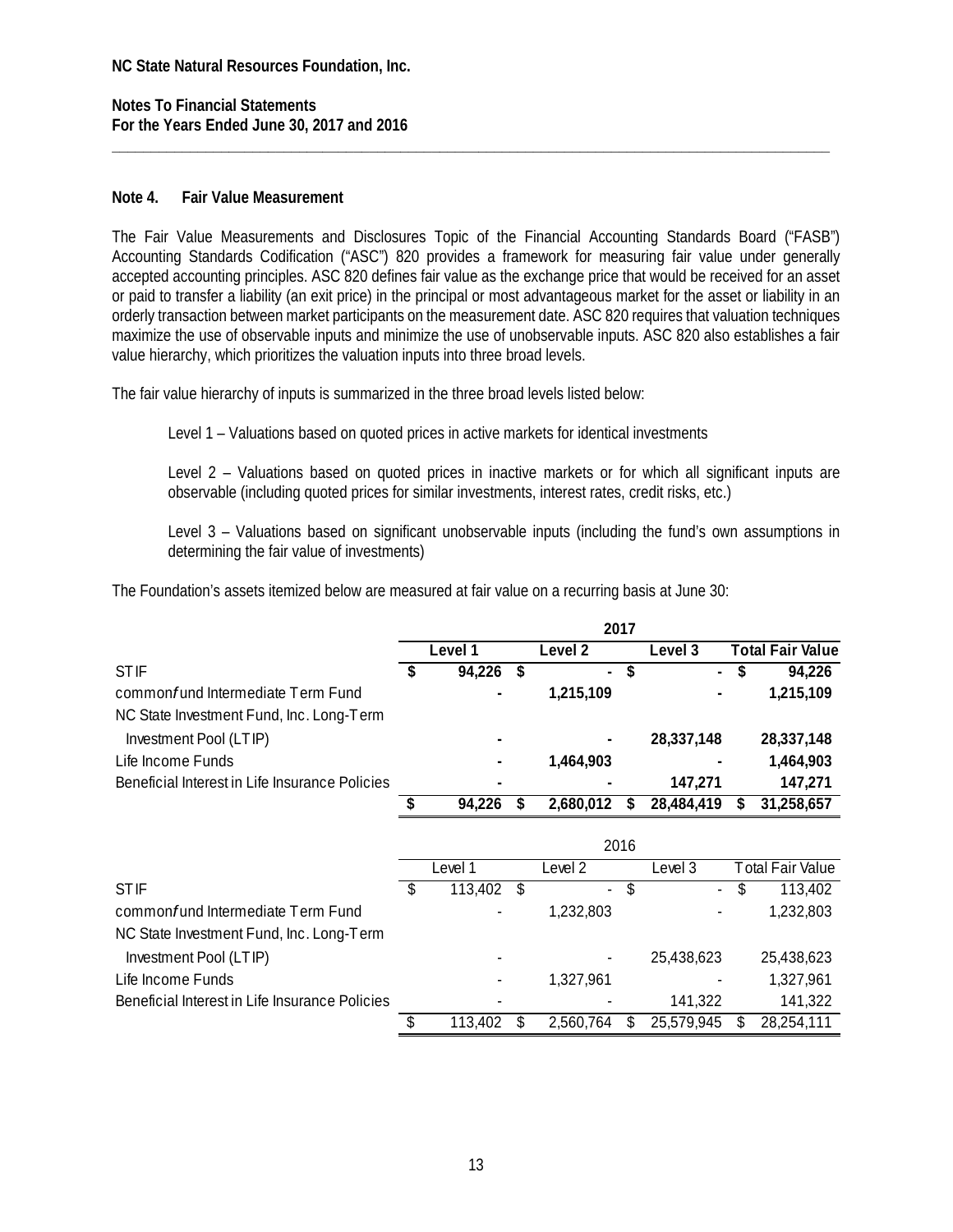## **Notes To Financial Statements For the Years Ended June 30, 2017 and 2016**

## **Note 4. Fair Value Measurement (continued)**

The following is a reconciliation of the assets measured at fair value on a recurring basis in which significant unobservable inputs (Level 3) were used in determining value at June 30:

**\_\_\_\_\_\_\_\_\_\_\_\_\_\_\_\_\_\_\_\_\_\_\_\_\_\_\_\_\_\_\_\_\_\_\_\_\_\_\_\_\_\_\_\_\_\_\_\_\_\_\_\_\_\_\_\_\_\_\_\_\_\_\_\_\_\_\_\_\_\_\_\_\_\_\_\_\_\_\_\_\_\_\_\_\_\_\_\_\_\_\_\_** 

|                         |                  | 2017                       |                 | 2016      |                  |    |                            |  |  |
|-------------------------|------------------|----------------------------|-----------------|-----------|------------------|----|----------------------------|--|--|
|                         | <b>NC State</b>  | <b>Beneficial Interest</b> |                 |           | <b>NC State</b>  |    | <b>Beneficial Interest</b> |  |  |
|                         | Investment Fund, | in Life Insurance          |                 |           | Investment Fund, |    | in Life Insurance          |  |  |
|                         | Inc. LTIP        |                            | <b>Policies</b> | Inc. LTIP |                  |    | Policies                   |  |  |
| Beginning balance       | 25,438,623       | \$                         | 141,322         | \$        | 25,173,420       | \$ | 135,459                    |  |  |
| Participant additions   | 860,000          |                            |                 |           | 1,565,000        |    |                            |  |  |
| Investment income       | 13,897           |                            |                 |           | 3,401            |    |                            |  |  |
| Realized gains          | 361.052          |                            |                 |           | 238,197          |    |                            |  |  |
| Unrealized appreciation |                  |                            |                 |           |                  |    |                            |  |  |
| (depreciation)          | 2,772,346        |                            | 5.949           |           | (520, 727)       |    | 5,863                      |  |  |
| Participant withdrawals | (1,003,015)      |                            |                 |           | (914, 050)       |    |                            |  |  |
| Expenses                | (105, 755)       |                            |                 |           | (106, 618)       |    |                            |  |  |
| Ending balance          | 28,337,148       | \$                         | 147,271         | \$        | 25,438,623       | S  | 141,322                    |  |  |

Following is a description of the valuation methodologies used for assets measured at fair value:

STIF – This investment has the general characteristics of a demand deposit account in that participants may deposit and withdraw cash at any time without prior notice or penalty.

commonfund Intermediate Term Fund – Valued using the net asset value ("NAV") per share of the fund provided by the fund manager. The Foundation considers this the best estimate of fair value for investments that do not have a quoted market price.

NC State Investment Fund, Inc. Long-Term Investment Pool (the "LTIP") – The LTIP's investment in UNCMC is valued using the net asset value per share of the fund provided by the fund manager. The LTIP's private equity investments are initially valued based on transaction price with subsequent valuation adjustments based on trading multiples of comparable public companies adjusted for differences in factors such as liquidity. The LTIP's investment in LPP is valued at the closing price of the exchange-traded fund's shares. The LTIP also has an investment in the STIF, valued as described above.

Life Income Funds – These investments are a combination of exchange-traded equity and fixed income securities valued at quoted market prices.

Beneficial Interest in Life Insurance Policies – Valued based on the cash surrender value of the policies. Because these values are based on significant unobservable inputs, they are categorized in Level 3 of the fair value hierarchy.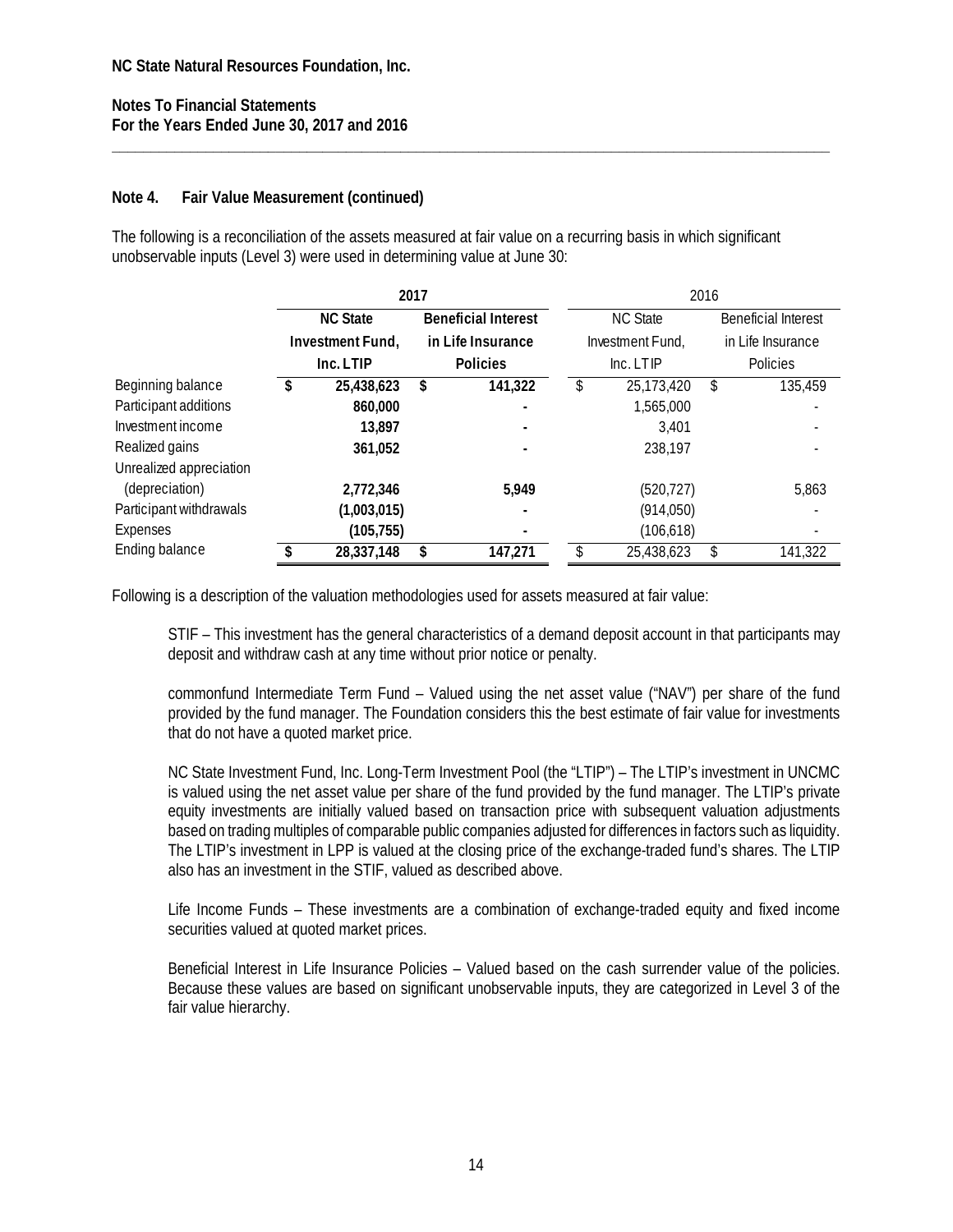## **Notes To Financial Statements For the Years Ended June 30, 2017 and 2016**

## **Note 5. Pledges Receivable**

Pledges receivable consisted of the following at June 30:

|                                                             | 2017 |           |   | 2016     |  |  |
|-------------------------------------------------------------|------|-----------|---|----------|--|--|
| Receivable in less than one year                            |      | 92.454    | S | 49,802   |  |  |
| Receivable in one to five years                             |      | 268,934   |   | 294,814  |  |  |
| Total pledges receivable, gross                             |      | 361,388   |   | 344,616  |  |  |
| Less allowance for uncollectible pledges                    |      | (19,000)  |   | (18,000) |  |  |
| Less unamortized discount (discount rate of 1.20% to 1.77%) |      | (14, 024) |   | (5,567)  |  |  |
| Pledges receivable, net                                     |      | 328,364   | S | 321,049  |  |  |

**\_\_\_\_\_\_\_\_\_\_\_\_\_\_\_\_\_\_\_\_\_\_\_\_\_\_\_\_\_\_\_\_\_\_\_\_\_\_\_\_\_\_\_\_\_\_\_\_\_\_\_\_\_\_\_\_\_\_\_\_\_\_\_\_\_\_\_\_\_\_\_\_\_\_\_\_\_\_\_\_\_\_\_\_\_\_\_\_\_\_\_\_** 

An allowance for doubtful accounts has been established and is updated annually to reflect 5% of the Foundation's outstanding pledge balance. Active past due pledges receivable are reviewed twice yearly by the Advancement Services office in order to determine if it is appropriate to write off such pledges.

Two donors represent \$295,000 and \$230,000 of the total undiscounted pledges receivable at June 30, 2017 and 2016, respectively.

### **Note 6. Life Income Funds**

The financial statements include assets and liabilities of unitrust agreements for which the Foundation is trustee. The grantors and/or beneficiaries retain future income interests in these assets until their deaths. These life income funds are recorded at fair value at the date of gift and marked to market thereafter. Life income funds at June 30, 2017 and 2016 have asset balances of \$1,464,903 and \$1,327,961, respectively.

The liabilities for distributions to the grantors and/or beneficiaries are computed using Internal Revenue Code annuity valuation tables, the distribution terms of the agreement, and the life expectancy of the beneficiaries, and totaled \$947,569 and \$708,118 at June 30, 2017 and 2016, respectively. Payments from these funds were \$74,985 and \$81,058 during the years ended June 30, 2017 and 2016, respectively.

## **Note 7. Forestry Operations**

Through June 30, 2016, the Foundation managed the Forest on behalf of The Endowment Fund under a 1987 agreement with no term. The operations of the Forest consisted primarily of harvesting timber and other forest management activities that are reflected in unrestricted net assets. According to the agreement, the income from the Forest operations was used at the Foundation's discretion to maintain the Forest and to support programs in the College of Natural Resources. The Foundation's board periodically approved amounts of unrestricted net assets to be designated for future Forest expenditures. However, effective June 30, 2016, The Endowment Fund entered into a timber deed, receiving approximately \$78 million in exchange for all rights, title and interest in and to all timber and timber byproducts until June 30, 2066. Proceeds from the timber deed were endowed in the Endowment Fund and future spending from this endowment will benefit the College of Natural Resources.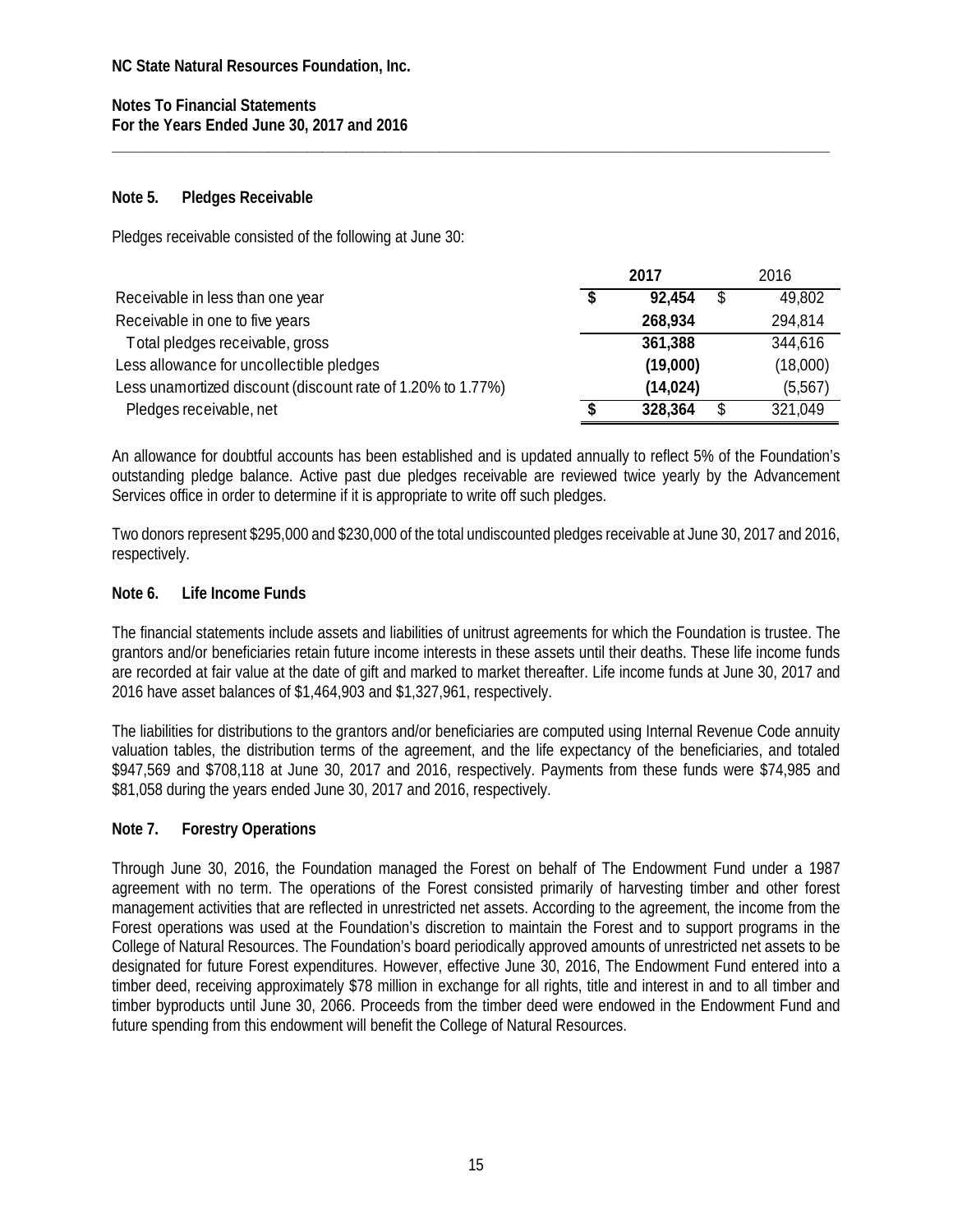**Notes To Financial Statements For the Years Ended June 30, 2017 and 2016** 

## **Note 8. Donated Salaries and Facilities**

Donated salaries and facilities provided by the University for college development personnel in the amount of \$403,000 and \$145,000, respectively, for the years ended June 30, 2017 and 2016, have been reflected in the accompanying financial statements.

**\_\_\_\_\_\_\_\_\_\_\_\_\_\_\_\_\_\_\_\_\_\_\_\_\_\_\_\_\_\_\_\_\_\_\_\_\_\_\_\_\_\_\_\_\_\_\_\_\_\_\_\_\_\_\_\_\_\_\_\_\_\_\_\_\_\_\_\_\_\_\_\_\_\_\_\_\_\_\_\_\_\_\_\_\_\_\_\_\_\_\_\_** 

## **Note 9. Temporarily Restricted Net Assets**

Temporarily restricted net assets are available for the following purposes at June 30:

|                                    | 2017       | 2016            |
|------------------------------------|------------|-----------------|
| Scholarships and fellowships       | 1,198,592  | \$<br>938,636   |
| Faculty support and professorships | 643,714    | 172,365         |
| Research support                   | 104,729    | 205,231         |
| Endowment cumulative balance       | 7,792,974  | 6,161,666       |
| Other                              | 1,845,541  | 2,265,029       |
|                                    | 11,585,550 | \$<br>9.742.927 |

Temporarily restricted net asset grouping "Other" includes amounts designated for general college support and funds with multiple purposes.

#### **Note 10. Permanently Restricted Net Assets**

Permanently restricted net assets are restricted as follows at June 30:

|                                                                       | 2017         |   | 2016           |  |
|-----------------------------------------------------------------------|--------------|---|----------------|--|
| Scholarships and fellowships                                          | 15,338,103   | S | 15,757,484     |  |
| Faculty support and professorships                                    | 3,576,252    |   | 3,304,843      |  |
| Research support                                                      | 277,118      |   | 242,120        |  |
| Amounts reported as unrestricted or temporarily restricted net assets | (12,848,327) |   | (10, 722, 286) |  |
| Other                                                                 | 10,719,885   |   | 8,001,828      |  |
|                                                                       | 17,063,031   |   | 16,583,989     |  |

Permanently restricted net asset grouping "Other" includes amounts designated for general college support, funds with multiple purposes and land.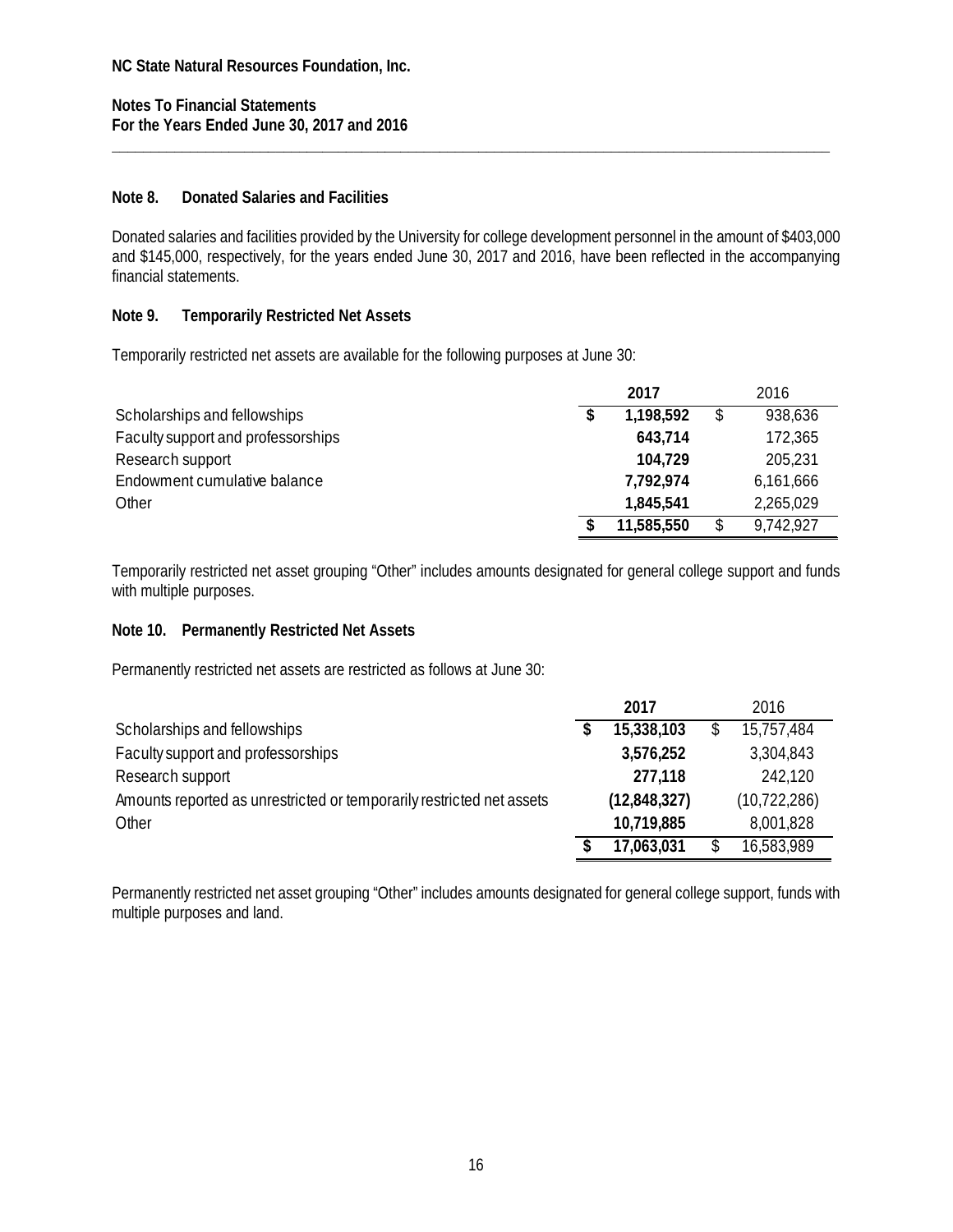**Notes To Financial Statements For the Years Ended June 30, 2017 and 2016** 

## **Note 11. Net Assets Released From Donor Restrictions**

Net assets were released from donor restrictions as restrictions were met via the passage of time or by incurring expenses satisfying the restricted purposes specified by donors as follows during the years ended June 30:

**\_\_\_\_\_\_\_\_\_\_\_\_\_\_\_\_\_\_\_\_\_\_\_\_\_\_\_\_\_\_\_\_\_\_\_\_\_\_\_\_\_\_\_\_\_\_\_\_\_\_\_\_\_\_\_\_\_\_\_\_\_\_\_\_\_\_\_\_\_\_\_\_\_\_\_\_\_\_\_\_\_\_\_\_\_\_\_\_\_\_\_\_** 

|                                    | 2017          |  |           |
|------------------------------------|---------------|--|-----------|
| Scholarships and fellowships       | \$<br>786,759 |  | 816,142   |
| Faculty support and professorships | 307,042       |  | 620,234   |
| Departmental                       | 279,245       |  | 18,782    |
| Administrative and fundraising     | 210,890       |  | 115,133   |
| Other                              | 133,569       |  | 226,633   |
|                                    | 1,717,505     |  | 1,796,924 |

Net assets released from restriction grouping "Other" includes amounts designated for general college support and funds with multiple purposes.

## **Note 12. Transfers Among Funds to Permanently Restricted**

The Foundation's policy requires a minimum gift amount to establish an endowment. Contributions received toward setting up an endowment which are less than the minimum amount are initially recorded as temporarily restricted net assets, as it is understood by the donor that if the endowment minimum is not reached, the corpus can be used for the intended purpose. When the endowment reaches the minimum endowment level, due to additional contributions, the endowment is transferred to permanently restricted net assets. For the years ended June 30, 2017 and 2016, net endowment transfers among funds were \$73,075 and \$85,078, respectively.

#### **Note 13. Prior Year Reclassifications**

Certain amounts in the 2016 financial statements have been reclassified to conform to the 2017 presentation with no effect on previously reported total net assets.

#### **Note 14. Subsequent Events**

The Foundation has evaluated events through November 17, 2017, the date which the financial statements were available to be issued, and there were none to report.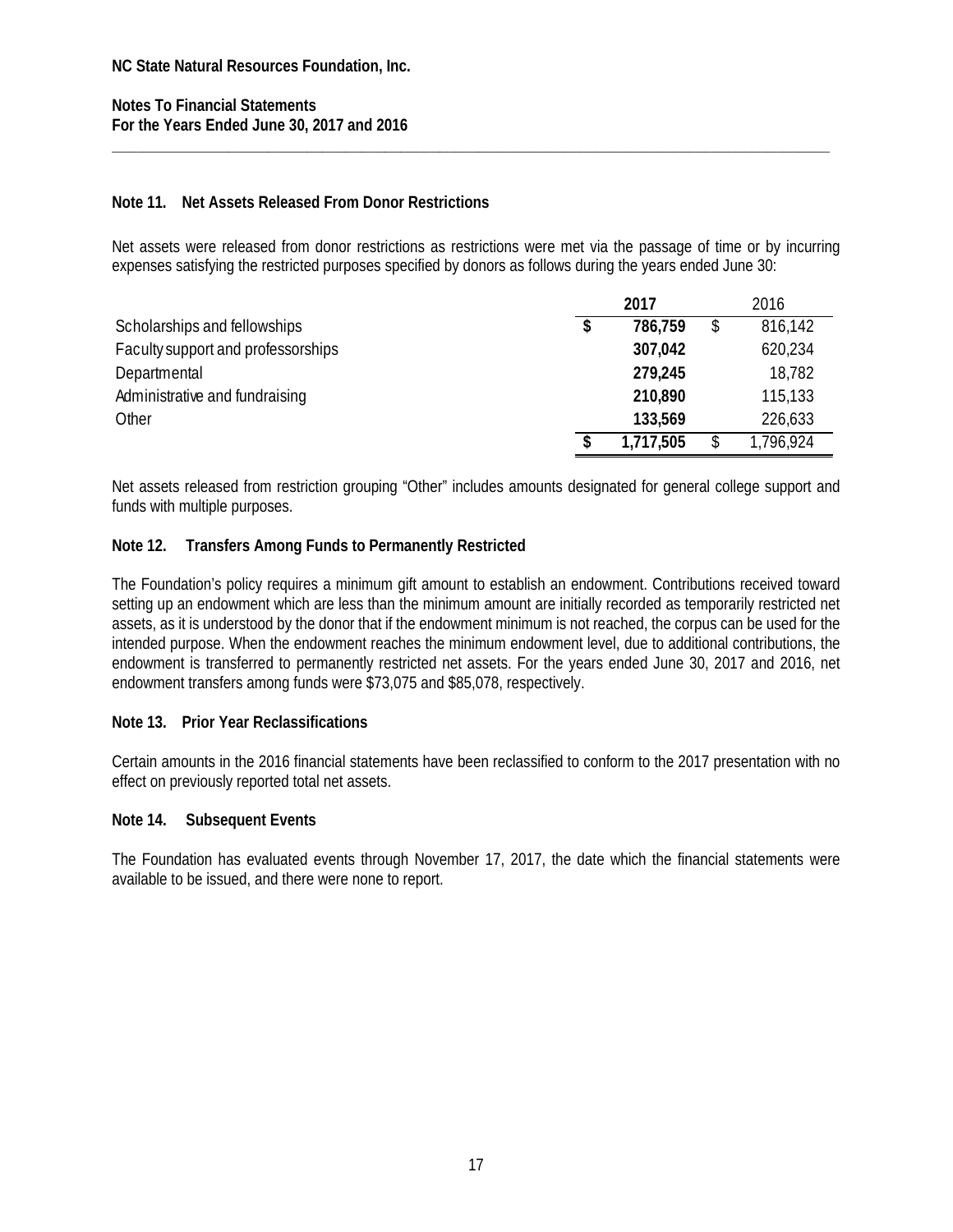**General Fund Budget vs. Actual - Unaudited Year Ended June 30, 2017**

|                                                | Approved      |               | Variance         |  |
|------------------------------------------------|---------------|---------------|------------------|--|
|                                                | <b>Budget</b> | Actual        | (Under) Over     |  |
| Income                                         |               |               |                  |  |
| Hofmann income                                 | \$<br>465,450 | 265,727<br>\$ | (199, 723)<br>\$ |  |
| Investment income                              | 35,000        | 36,699        | 1,699            |  |
| Annual Fund                                    | 55,000        | 74,336        | 19,336           |  |
| Endowment Spending Budget from Quasi           | 155,455       | 155,455       |                  |  |
| <b>Endowment assessments</b>                   | 36,520        | 36,520        |                  |  |
| Endowment assessments - Advancement            | 36,520        | 36,520        |                  |  |
| <b>Total Income</b>                            | 783,945       | 605,257       | (178, 688)       |  |
| <b>Expenses</b>                                |               |               |                  |  |
| Hofmann expenses                               | 843,150       | 642,579       | (200, 571)       |  |
| Other expenses                                 | 1,279,578     | 1,242,813     | (36, 765)        |  |
| <b>Total Expenses</b>                          | 2,122,728     | 1,885,392     | (237, 336)       |  |
| <b>Receipts Less Expenditures</b>              | (1,338,783)   | (1,280,135)   | 58,648           |  |
| General Fund Balance - Beginning of year       |               |               |                  |  |
| Cash                                           | 1,881,914     | 1,881,914     |                  |  |
| <b>CNR Endowment</b>                           | 2,755,132     | 2,755,132     |                  |  |
| Hofmann Forest Endowment                       | 1,748,610     | 1,748,610     |                  |  |
| <b>Total Beginning General Fund Balance</b>    | 6,385,656     | 6,385,656     |                  |  |
| Net change in market value on quasi endowments |               | 384,210       | 384,210          |  |
| General Fund Balance - Ending of year          |               |               |                  |  |
| Cash                                           | 543,131       | 601,779       | 58,648           |  |
| <b>CNR Endowment</b>                           | 4,503,742     | 4,887,952     | 384,210          |  |
| <b>Total Ending General Fund Balance</b>       | \$5,046,873   | \$5,489,731   | \$<br>442,858    |  |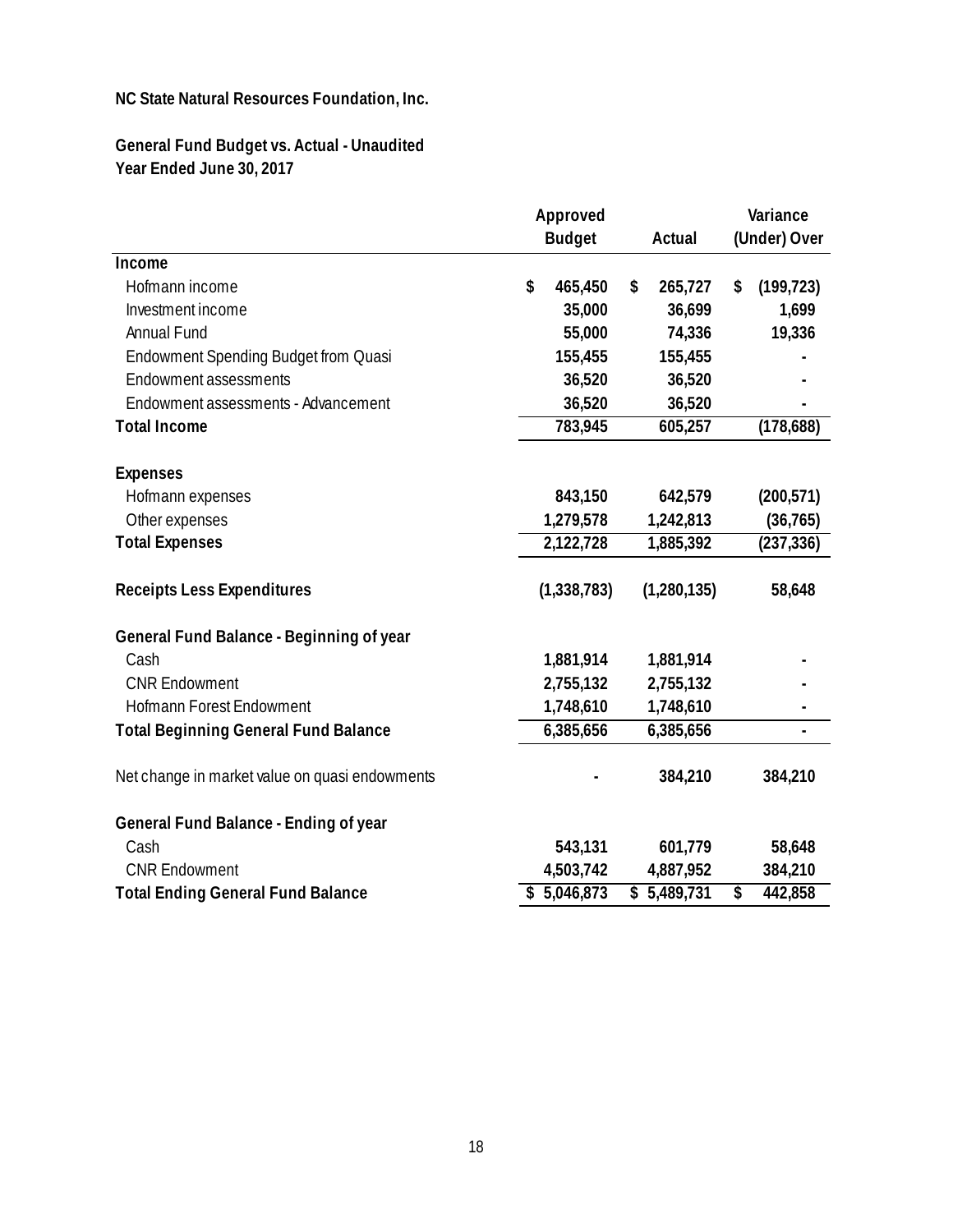# **Details of General Fund Expenses Budget vs. Actual - Unaudited Year Ended June 30, 2017**

|                                             | Approved |               |    |             | Variance |              |  |
|---------------------------------------------|----------|---------------|----|-------------|----------|--------------|--|
|                                             |          | <b>Budget</b> |    | Actual      |          | Over (Under) |  |
| Hofmann Income                              |          |               |    |             |          |              |  |
| Farm receipts                               | \$       | 100,000       | \$ | 144,857     | \$       | 44,857       |  |
| Miscellaneous receipts                      |          | 15,450        |    | 32,235      |          | 16,785       |  |
| Mitigation credit - Bachelor's Delight      |          | 300,000       |    | 53,821      |          | (246, 179)   |  |
| Equipment disposal                          |          | 50,000        |    | 34,814      |          | (15, 186)    |  |
| <b>Total Hofmann Income</b>                 | \$       | 465,450       | \$ | 265,727     | \$       | (199, 723)   |  |
| <b>Hofmann Expenses</b>                     |          |               |    |             |          |              |  |
| Salaries and benefits                       | \$       | 299,650       | \$ | 187,053     |          | \$(112,597)  |  |
| Maintenance                                 |          | 56,000        |    | 34,933      |          | (21,067)     |  |
| On-site operating                           |          | 10,000        |    | 43,397      |          | 33,397       |  |
| Taxes                                       |          | 85,000        |    |             |          | (85,000)     |  |
| Environmental expenses                      |          | 380,000       |    | 377,196     |          | (2,804)      |  |
| Property/general liability insurance        |          | 10,000        |    |             |          | (10,000)     |  |
| Legal                                       |          | 2,500         |    |             |          | (2,500)      |  |
| <b>Total Hofmann Expenses</b>               | \$       | 843,150       | \$ | 642,579     | \$       | (200, 571)   |  |
| <b>Other Expenses</b>                       |          |               |    |             |          |              |  |
| Exec director - salary, benefits, operating | \$       | 192,763       | \$ | 300,563     | \$       | 107,800      |  |
| <b>Centennial Golf Course</b>               |          | 50,000        |    | 50,000      |          |              |  |
| Natural Resouces scholarships               |          | 30,000        |    | 30,000      |          |              |  |
| College enhancement                         |          | 25,000        |    | 25,000      |          |              |  |
| Faculty startups                            |          | 800,000       |    | 684,312     |          | (115,688)    |  |
| Auto expense                                |          | 15,000        |    | 4,672       |          | (10, 328)    |  |
| Meeting expenses                            |          | 25,000        |    | 15,054      |          | (9,946)      |  |
| Audit and tax preparation expenses          |          | 19,500        |    | 19,500      |          |              |  |
| Legal                                       |          | 10,000        |    | 1,583       |          | (8, 417)     |  |
| Insurance                                   |          | 7,295         |    | 7,109       |          | (186)        |  |
| University Advancement                      |          | 36,520        |    | 36,520      |          |              |  |
| Treasurer's Division support                |          | 68,500        |    | 68,500      |          |              |  |
| <b>Total Other Expenses</b>                 |          | \$1,279,578   |    | \$1,242,813 | \$       | (36, 765)    |  |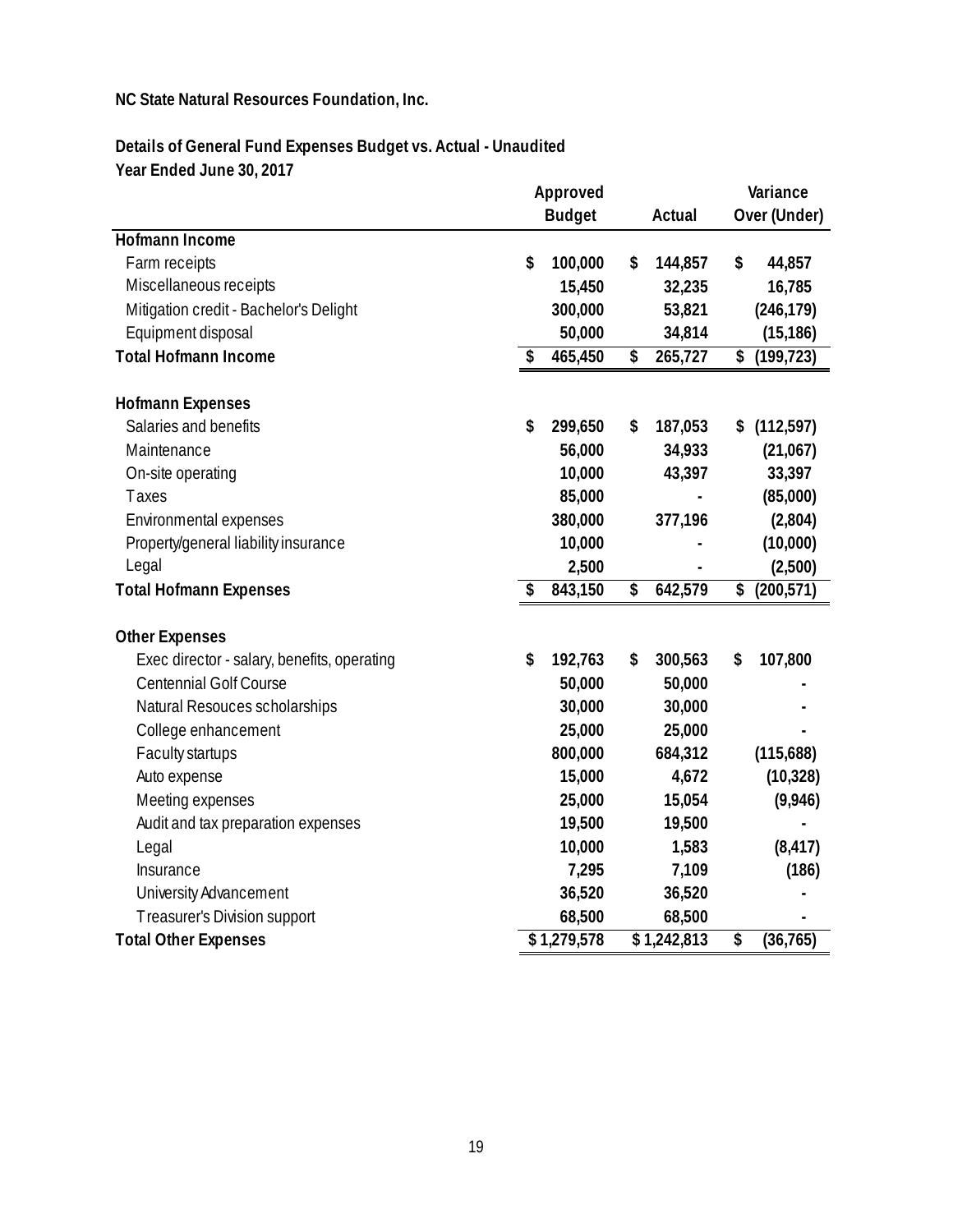**Ten Year Summary of Asset Growth - Unaudited As of June 30**



**Total Assets**

The North Carolina Forestry Foundation, Inc. and Pulp and Paper Foundation, Inc. merged on July 1, 2008 to form the NC State Natural Resources Foundation, Inc. The chart on this page and those on the next page reflect the data for the new foundation beginning with fiscal year 2009. For prior fiscal years, the numbers for each of the merged foundations have been combined.

\*Fiscal years 2011 - 2017 are reported using accrual basis of accounting, preceding years are reported using modified cash basis.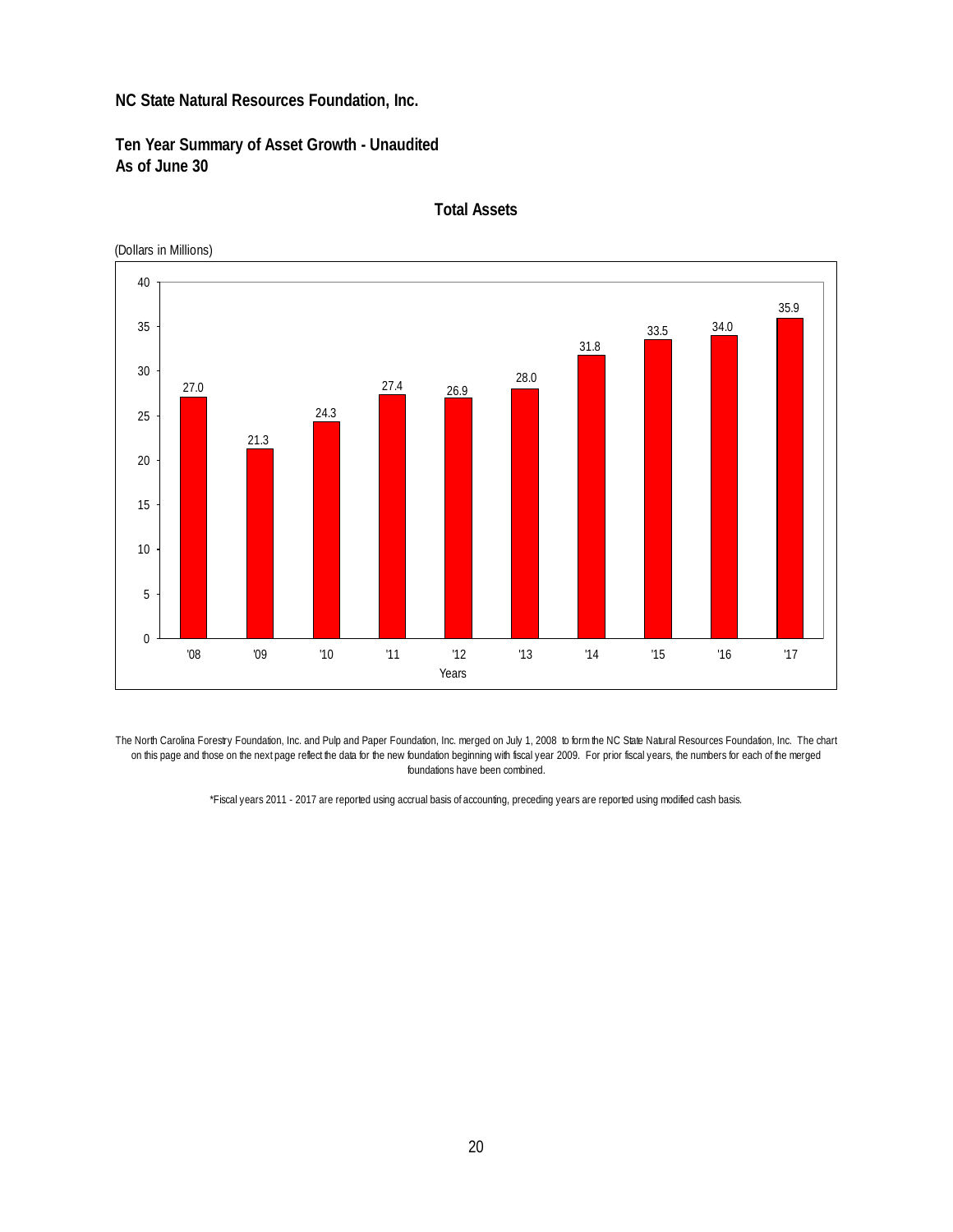**Ten Year Summary of Revenues - Unaudited Years Ended June 30**



**Total Revenues, Gains, and Other Income**

\*Fiscal years 2011 - 2017 are reported using accrual basis of accounting, preceding years are reported using modified cash basis.